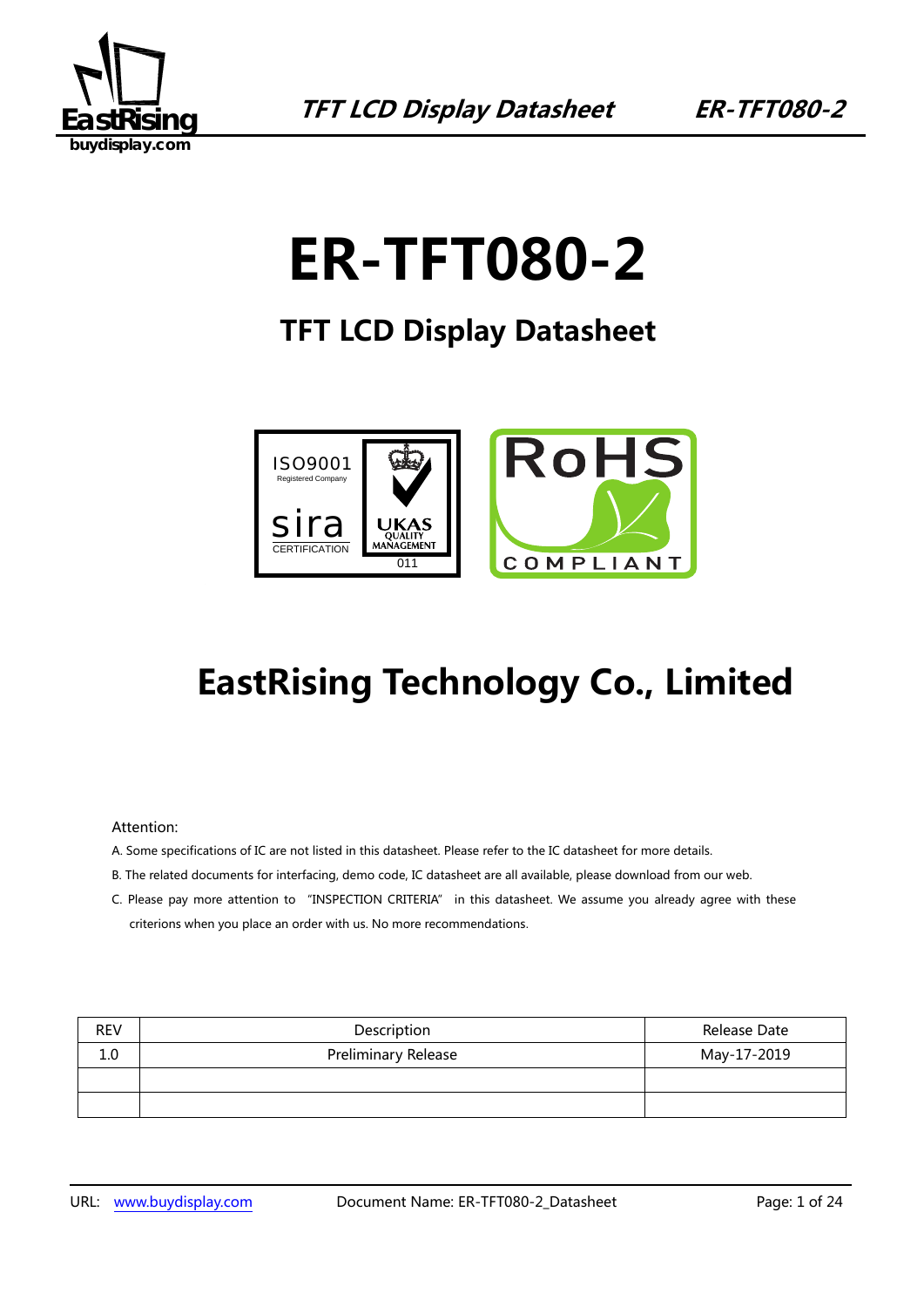

## **CONTENTS**

|                                                                                                                                                                                                                                     | -05                                 |
|-------------------------------------------------------------------------------------------------------------------------------------------------------------------------------------------------------------------------------------|-------------------------------------|
|                                                                                                                                                                                                                                     |                                     |
| 3. OUTLINE DRAWING <b>AUDITED</b> 2004 2010 12:00 12:00 12:00 12:00 12:00 12:00 12:00 12:00 12:00 12:00 12:00 12:00 12:00 12:00 12:00 12:00 12:00 12:00 12:00 12:00 12:00 12:00 12:00 12:00 12:00 12:00 12:00 12:00 12:00 12:00 12: | -06                                 |
| 3.2 ER-TFT080-2 with Resistive Touch Panel Outline Drawing --------------------------------- 07                                                                                                                                     |                                     |
|                                                                                                                                                                                                                                     | -09                                 |
|                                                                                                                                                                                                                                     |                                     |
|                                                                                                                                                                                                                                     | -12                                 |
|                                                                                                                                                                                                                                     |                                     |
| 6. PRECAUTIONS FOR USING <b>WELLET AND INCORPORTMENT OF PRECAUTIONS</b>                                                                                                                                                             | 18                                  |
|                                                                                                                                                                                                                                     | 18<br>19<br>19<br>- 19<br>19<br>-20 |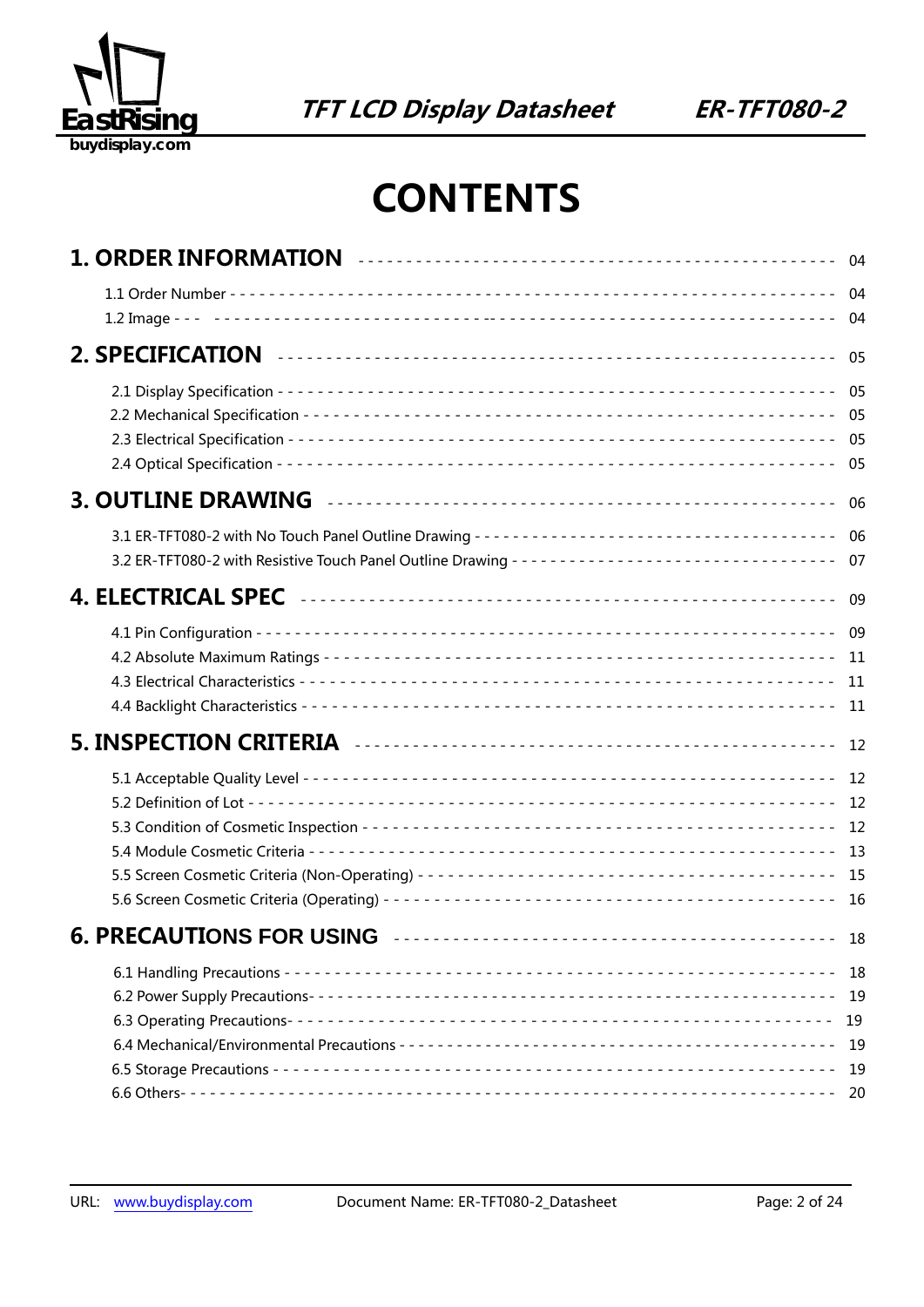

|                                                                                                | 24 |
|------------------------------------------------------------------------------------------------|----|
|                                                                                                |    |
| 8.5 Is Image Sticking Covered by EastRising RMA Warranty? --------------------------------- 24 |    |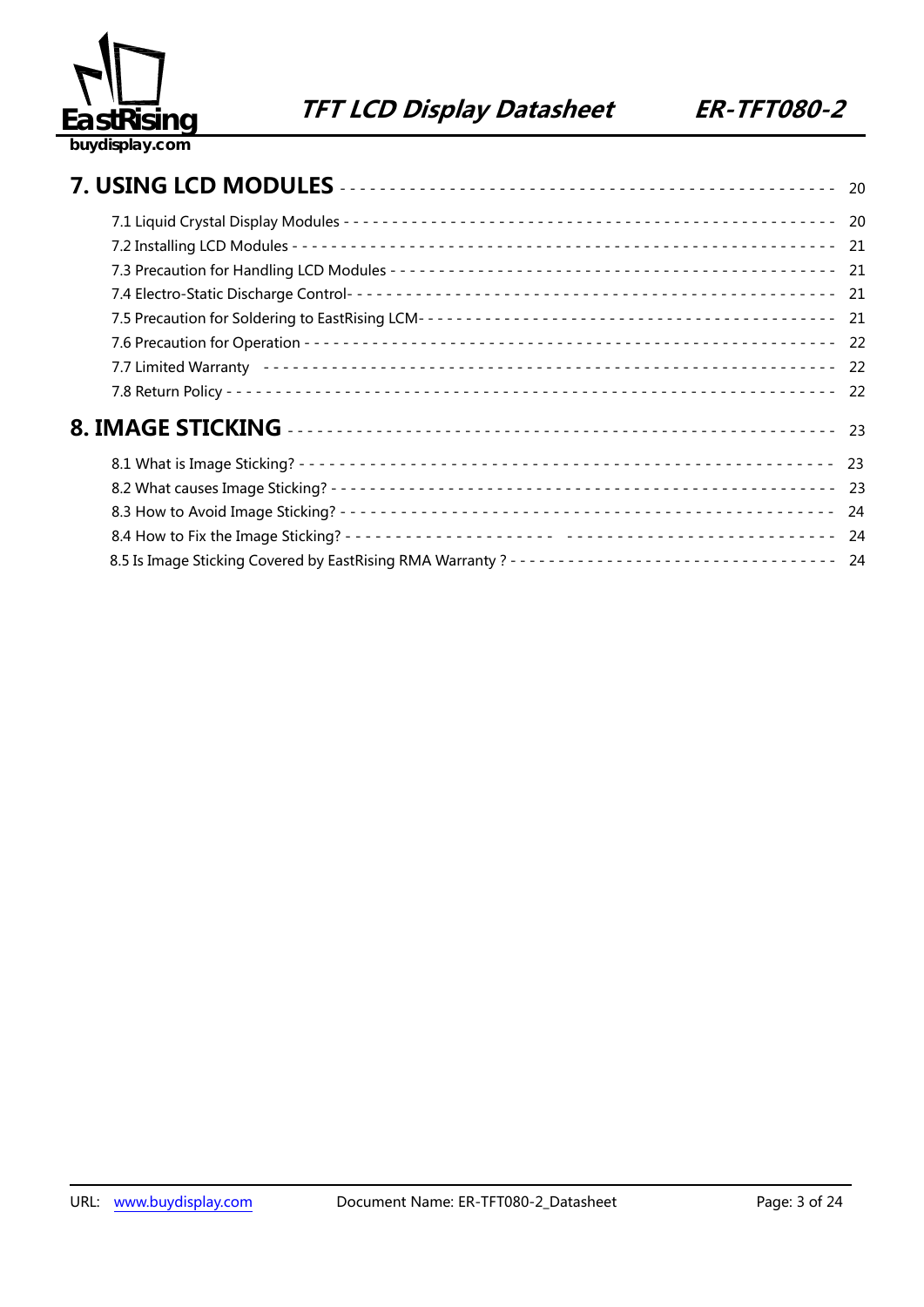

### **1. ORDERING INFORMATION**

1.1 Order Number

| Part Number(Order Number) | <b>Description</b>                     |
|---------------------------|----------------------------------------|
| ER-TFT080-2               | 8"TFT LCD Display with no Touch Panel. |
| ER-TP080-2                | 8" Resistive Touch Panel.              |

### 1.2 Display Image



ER-TFT080-2 with Resistive Touch Panel →

← ER-TFT080-2 with No Touch Panel

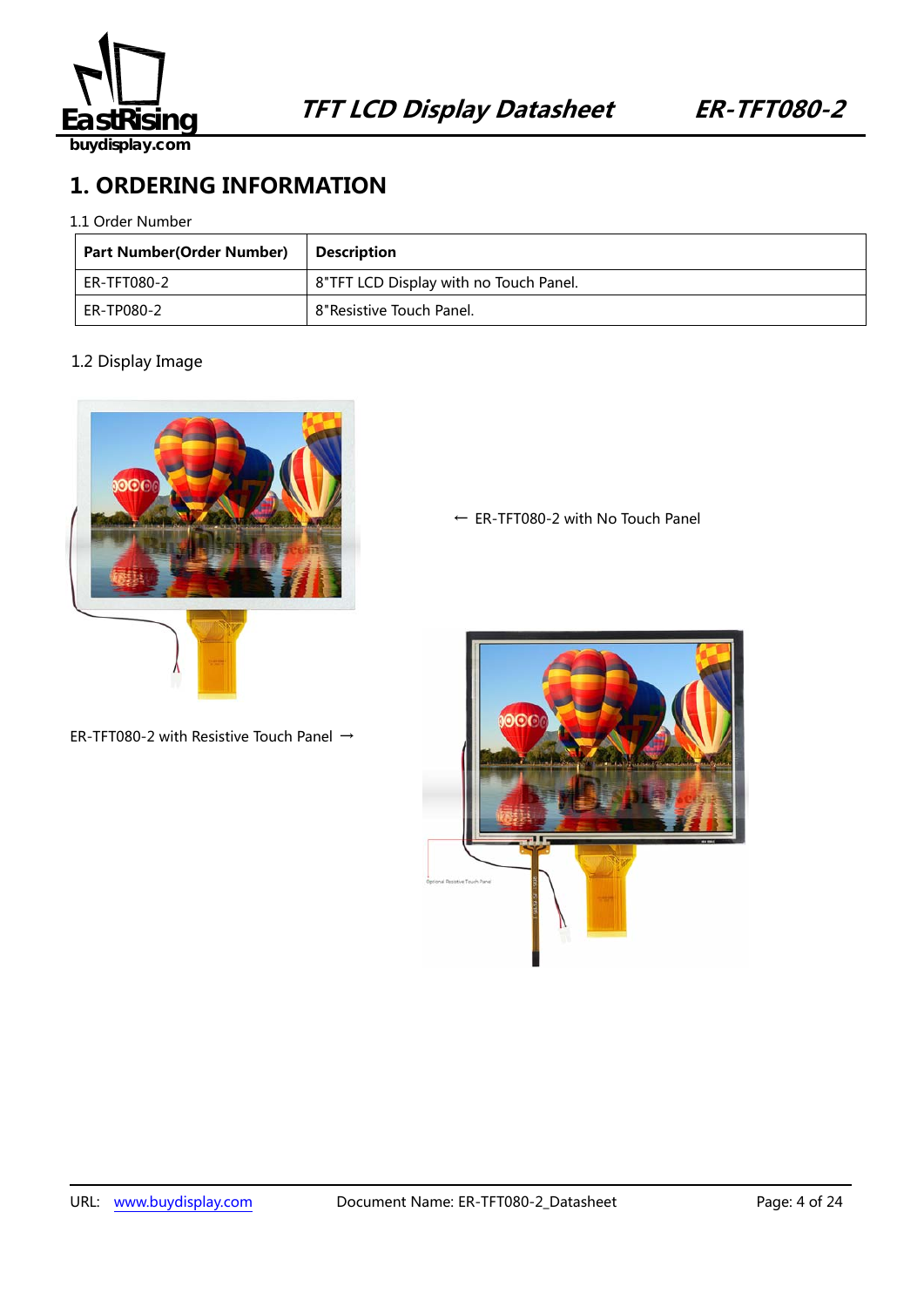

### **2. SPECIFICATION**

### 2.1 Display Specification

| Item                         | <b>Standard Value</b>                        | Unit   |
|------------------------------|----------------------------------------------|--------|
| Display Format               | 800x600                                      | Pixels |
| <b>Display Connector</b>     | <b>FPC</b>                                   | --     |
| <b>FPC Connector</b>         | 50 Pin 0.5mm Pitch Top Contact ZIF Connector | --     |
| <b>Operating Temperature</b> | $-20 \sim +70$                               | °C     |
| Storage Temperature          | $-30 \sim +80$                               | °C     |
| <b>Touch Panel Optional</b>  | <b>Yes</b>                                   | $- -$  |
| Sunlight Readable            | No                                           | --     |

### 2.2 Mechanical Specification

| Item                              | <b>Standard Value</b>    | Unit |
|-----------------------------------|--------------------------|------|
| Diagonal Size                     | 8                        | Inch |
| Outline Dimension with FPC Folded | 183.0(W)X141.0(H)x5.6(T) | mm   |
| Visual Area                       | 164.80(W)X124.30(H)      | mm   |
| <b>Active Area</b>                | 162.0(W)X121.50(H)       | mm   |
| Dot Pitch                         | 0.2025(W)x0.2531(H)      | mm   |

### 2.3 Electrical Specification

| Item                | <b>Standard Value</b> | Unit  |
|---------------------|-----------------------|-------|
| IC Package          | COG                   | $- -$ |
| Controller          | HX8264                | $- -$ |
| Interface           | <b>RGB</b>            | $- -$ |
| Response Time (Typ) | 15                    | MS    |

### 2.4 Optical Specification

| Item                 | <b>Standard Value</b>             | Unit  |
|----------------------|-----------------------------------|-------|
| LCD Type             | TFT-LCD / Transmissive / TN       | $- -$ |
| Viewing Angle Range  | Left:70, Right:70, Up:50, Down:70 | Deg   |
| Colors               | 65k/262k/16.7M                    | $ -$  |
| Contrast Ratio (Typ) | 500:1                             | $- -$ |
| Brightness (Typ)     | 420                               | Cd/m2 |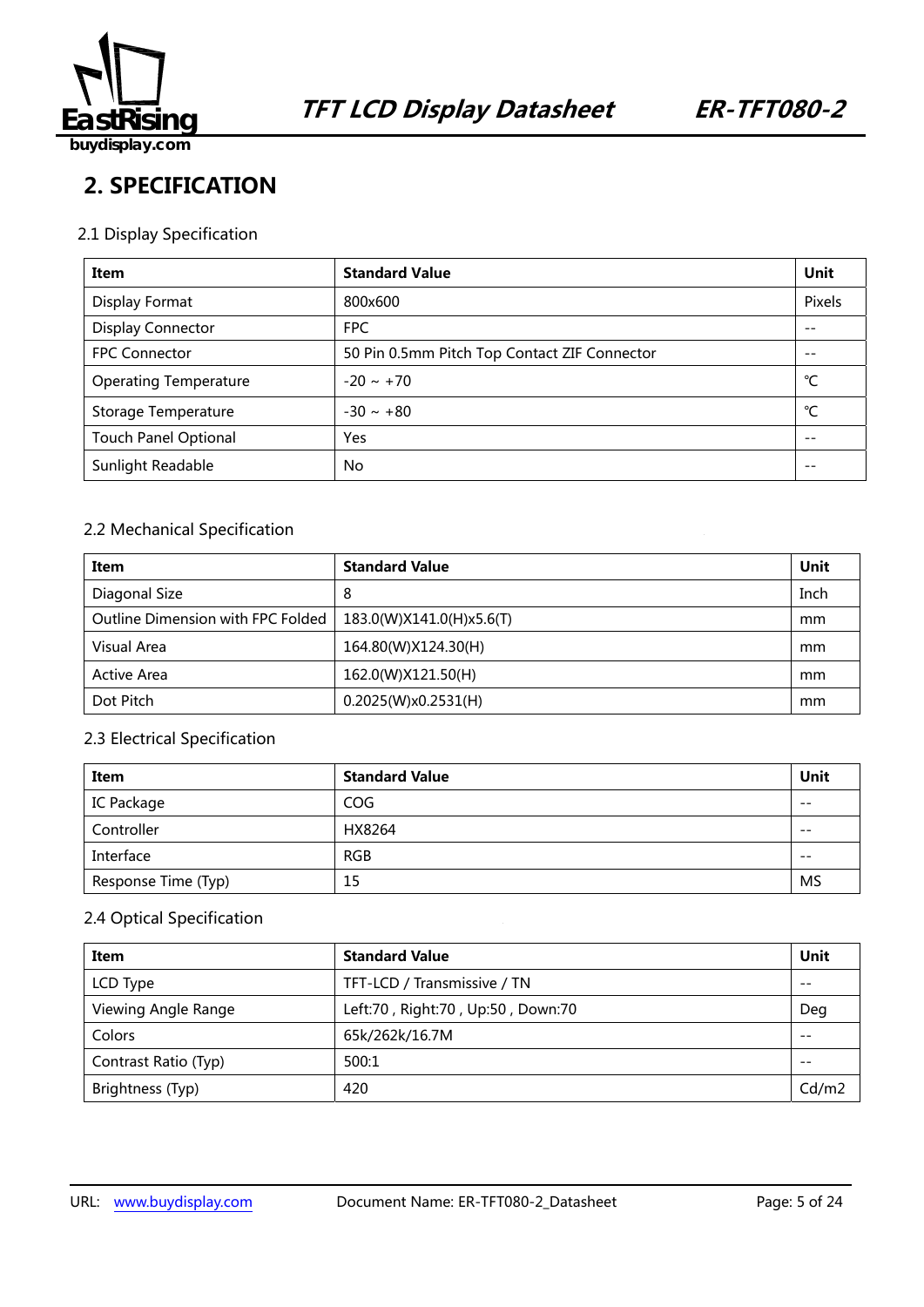

**buydisplay.com**

### **3. OUTLINE DRAWING**

### 3.1 ER-TFT080-2 with No Touch Panel Outline Drawing

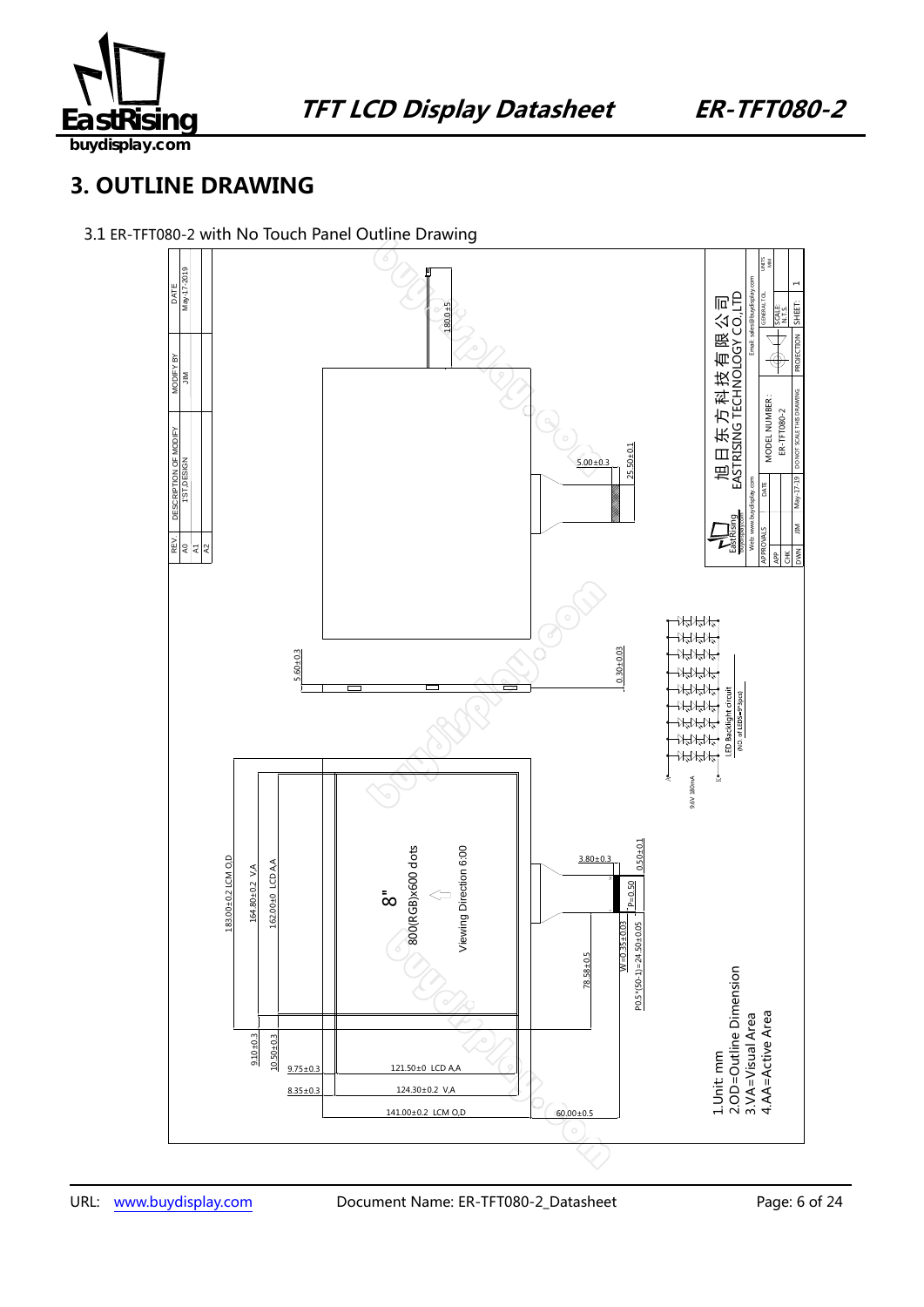



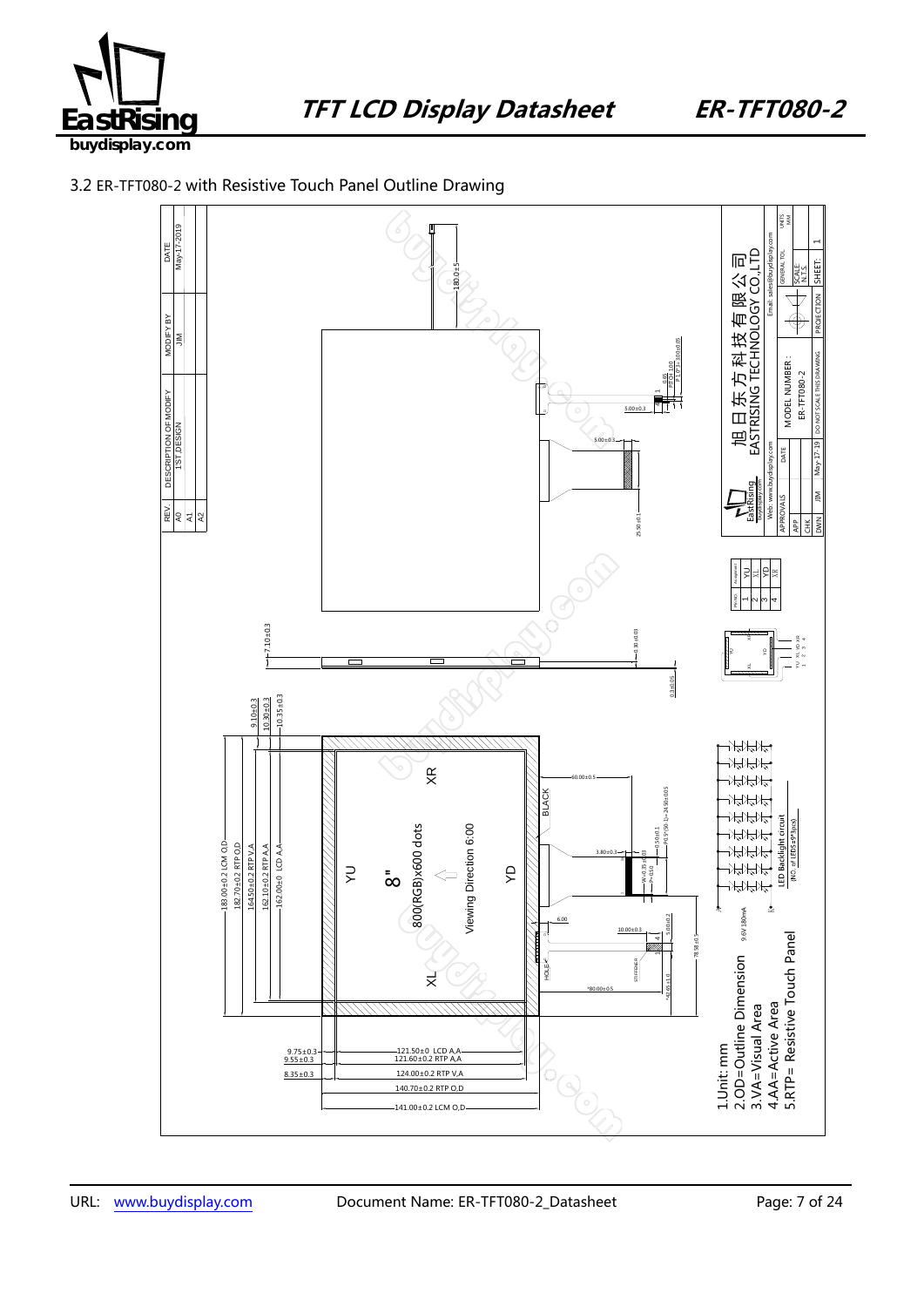

3.3 ER-TFT080-2 with Capacitive Touch Panel Outline Drawing

### **Under Development**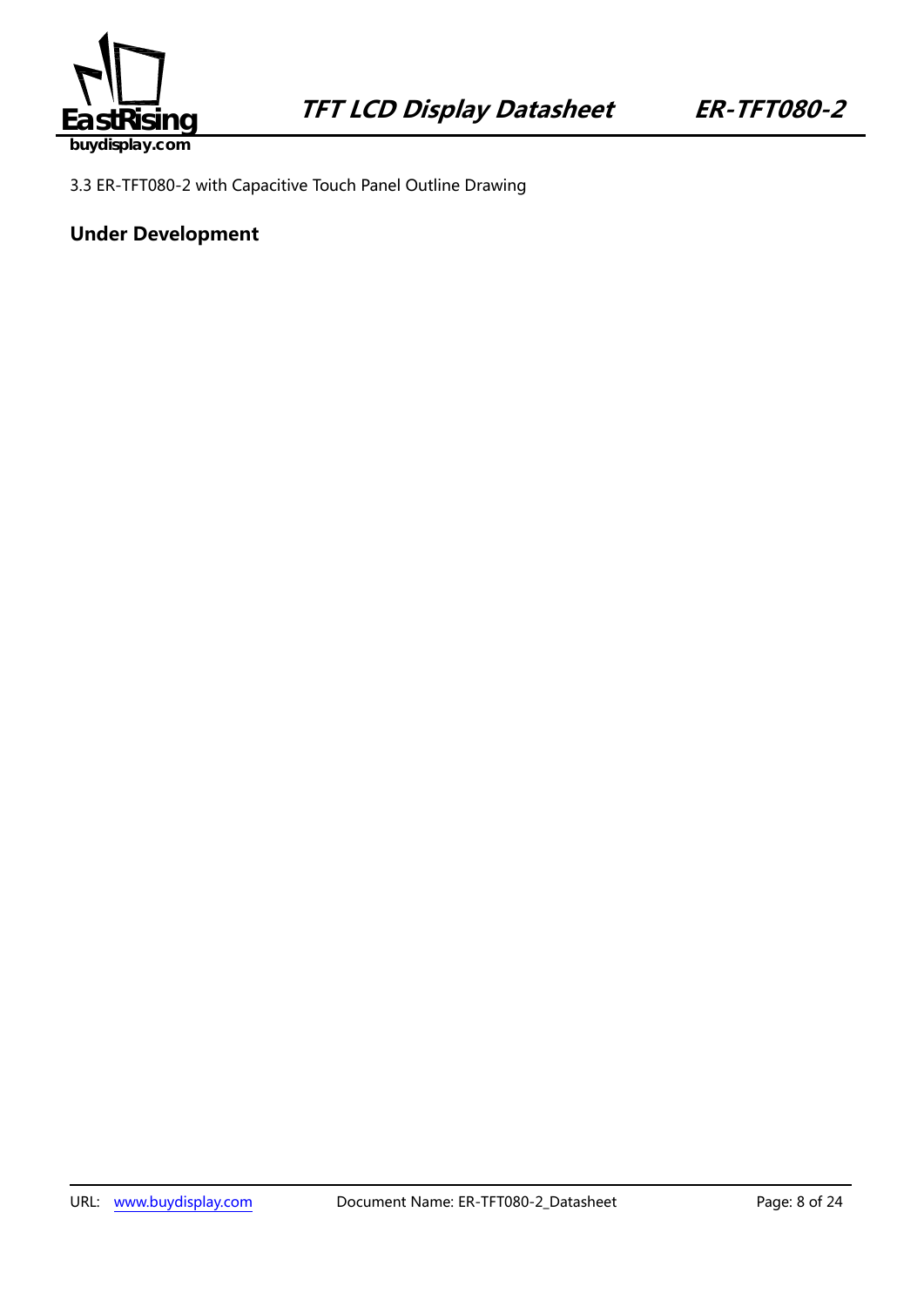

### **4. ELECTRICAL SPEC**

### 4.1 Pin Configuration

| Pin No         | <b>Pin Name</b> | <b>Descriptions</b>       | <b>Remarks</b> |
|----------------|-----------------|---------------------------|----------------|
| $1~-4$         | <b>NC</b>       | No connection             |                |
| 5              | <b>GND</b>      | Power ground              |                |
| 6              | <b>VCOM</b>     | Common voltage            |                |
| $\overline{7}$ | VCC             | Power for Digital circuit |                |
| 8              | <b>MODE</b>     | DE/SYNC mode select       |                |
| 9              | DE              | Data Input Enable         |                |
| 10             | VS              | Vertical Sync Input       |                |
| 11             | <b>HS</b>       | Horizontal Sync Input     |                |
| 12             | <b>B7</b>       | Blue data(MSB)            |                |
| $13 - 18$      | B6-B1           | <b>Blue data</b>          |                |
| 19             | B <sub>0</sub>  | Blue data(LSB)            |                |
| 20             | G7              | Green data (MSB)          |                |
| $21 - 26$      | $G6-G1$         | Green data                |                |
| 27             | G <sub>0</sub>  | Green data(LSB)           |                |
| 28             | R7              | Red data (MSB)            |                |
| $29 - 34$      | R6-R1           | Red data                  |                |
| 35             | R <sub>0</sub>  | Red data (LSB)            |                |
| 36             | <b>GND</b>      | Power ground              |                |
| 37             | <b>DCLK</b>     | Sample clock              |                |
| 38             | <b>GND</b>      | Power ground              |                |
| 39             | L/R             | Right/ left selection     |                |
| 40             | U/D             | Up/down selection         |                |
| 41             | VGH             | Gate ON voltage           |                |
| 42             | VGL             | Gate OFF voltage          |                |
| 43             | AVDD            | Power for Analog circuit  |                |
| 44             | <b>RESET</b>    | Global reset pin          |                |
| 45             | NC              | No connection             |                |
| 46             | <b>VCOM</b>     | Common voltage            |                |
| 47             | <b>DITHB</b>    | Dithering function        |                |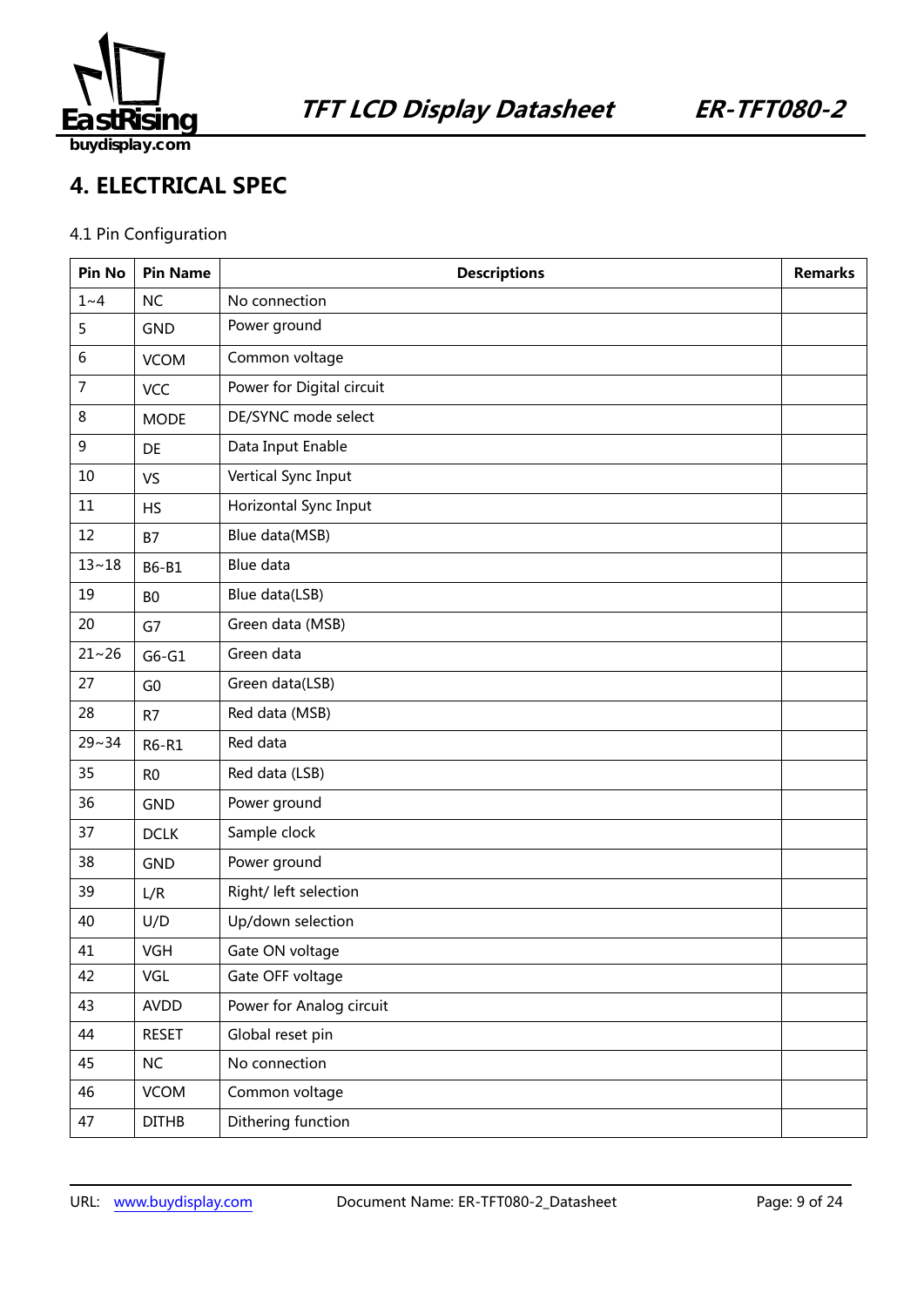

| 48    | <b>GND</b> | Power ground  |  |
|-------|------------|---------------|--|
| 49~50 | NC.        | No connection |  |

I: input, O: output, P: Power

Note 1: Global reset pin. Active Low to enter Reset State. Suggest to connecting with an RC reset circuit for stability. Normally pull high.

Note 2: Selection of scanning mode.

| Setting of scan control input |            |                           |  |
|-------------------------------|------------|---------------------------|--|
| U/D                           | R/L        | Scanning direction        |  |
| <b>GND</b>                    | <b>VCC</b> | Up to down, left to right |  |
| VCC                           | GND        | Down to up, right to left |  |
| <b>GND</b>                    | GND.       | Up to down, right to left |  |
| <b>VCC</b><br>VCC             |            | Down to up, left to right |  |

Note 3: DE/SYNC mode select, Normally pull high.

H: DE mode.

L: HS/VS mode.

Note4: Dithering function enable control. Normally pull high.

DITHB="1",Disable internal dithering function. For 18bit RGB interface, connect

two LSB bits of all the R/G/B data buses to GND.

DITHB="0",Enable internal dithering function, For TTL 24bit parallel RGB image data input.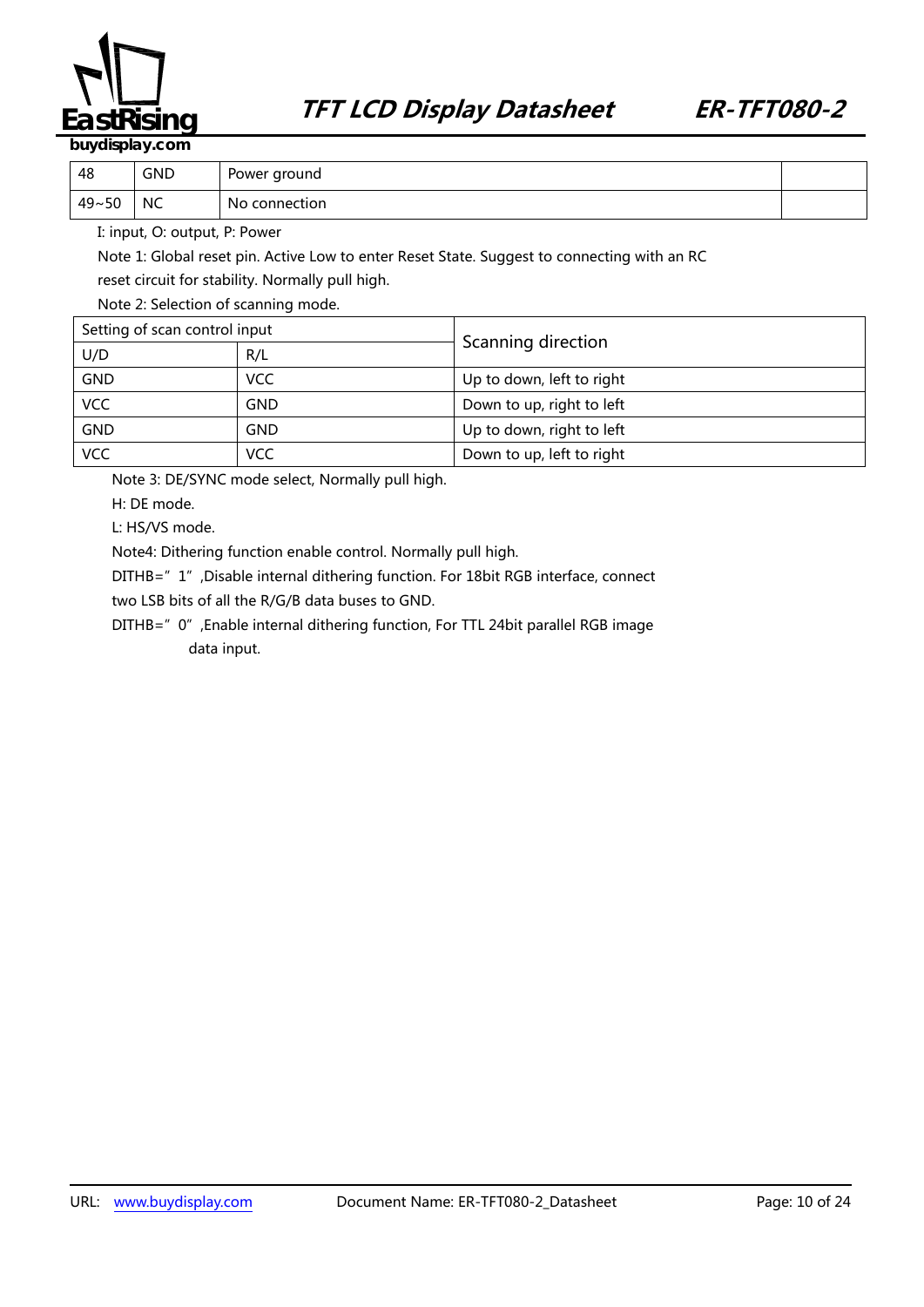

### 4.2 Absolute Maximum Ratings

| Item                         | Symbol     | Min    | Тур                      | <b>Max</b>   | Unit      |
|------------------------------|------------|--------|--------------------------|--------------|-----------|
| Power Supply Voltage         | <b>VCC</b> | $-0.3$ | $\overline{\phantom{0}}$ | $+5.0$       |           |
| <b>Operating Temperature</b> | <b>TOP</b> | $-20$  | $\overline{\phantom{0}}$ | $+70$        | $\sim$    |
| Storage Temperature          | TST        | -30    | -                        | $+80$        | $\sim$    |
| Humidity                     | RH         |        |                          | 90%(Max60°C) | <b>RH</b> |

### 4.3 Electrical Characteristics

| Item                  | Symbol      | Min       | <b>Typ</b>    | <b>Max</b> | Unit |
|-----------------------|-------------|-----------|---------------|------------|------|
|                       | <b>VCC</b>  | 3.0       | 3.3(5.5mA)    | 3.6        | ν    |
|                       | <b>AVDD</b> | 10.2      | 10.4(32mA)    | 10.6       | ν    |
| Power Supply Voltage  | <b>VGH</b>  | 15.3      | 16.0(0.2mA)   | 16.7       |      |
|                       | <b>VGL</b>  | $-7.7$    | $-7.0(0.2mA)$ | $-6.3$     |      |
|                       | <b>VCOM</b> | 2.8       | 3.8(0.2mA)    | 4.8        |      |
| Input Voltage'H'Level | VIH         | $0.7*VCC$ |               | <b>VCC</b> |      |
| Input Voltage'L'Level | VIL         | $\Omega$  |               | 0.3VCC     |      |

### 4.4 Backlight Characteristics

| Item           |         | Symbol | Condition        | Min                      | <b>Typ</b>               | <b>Max</b> | Unit       |
|----------------|---------|--------|------------------|--------------------------|--------------------------|------------|------------|
| Supply Voltage |         | Vf     | $Lf = 150mA$     |                          | 9.6                      | 9.9        |            |
| Forward        | Normal  | Ipn    | 3-chip Serial    | $\overline{\phantom{a}}$ | 150                      | 180        |            |
| Current        | Dimming | Ipd    | 9 Group Parallel |                          | $\overline{\phantom{0}}$ |            | mA         |
| LED Life Time  |         |        | $Lf=150$ mA      | 30K                      | $\overline{\phantom{0}}$ |            | <b>Hrs</b> |
|                |         |        | Ta = $25 °C$     |                          |                          |            |            |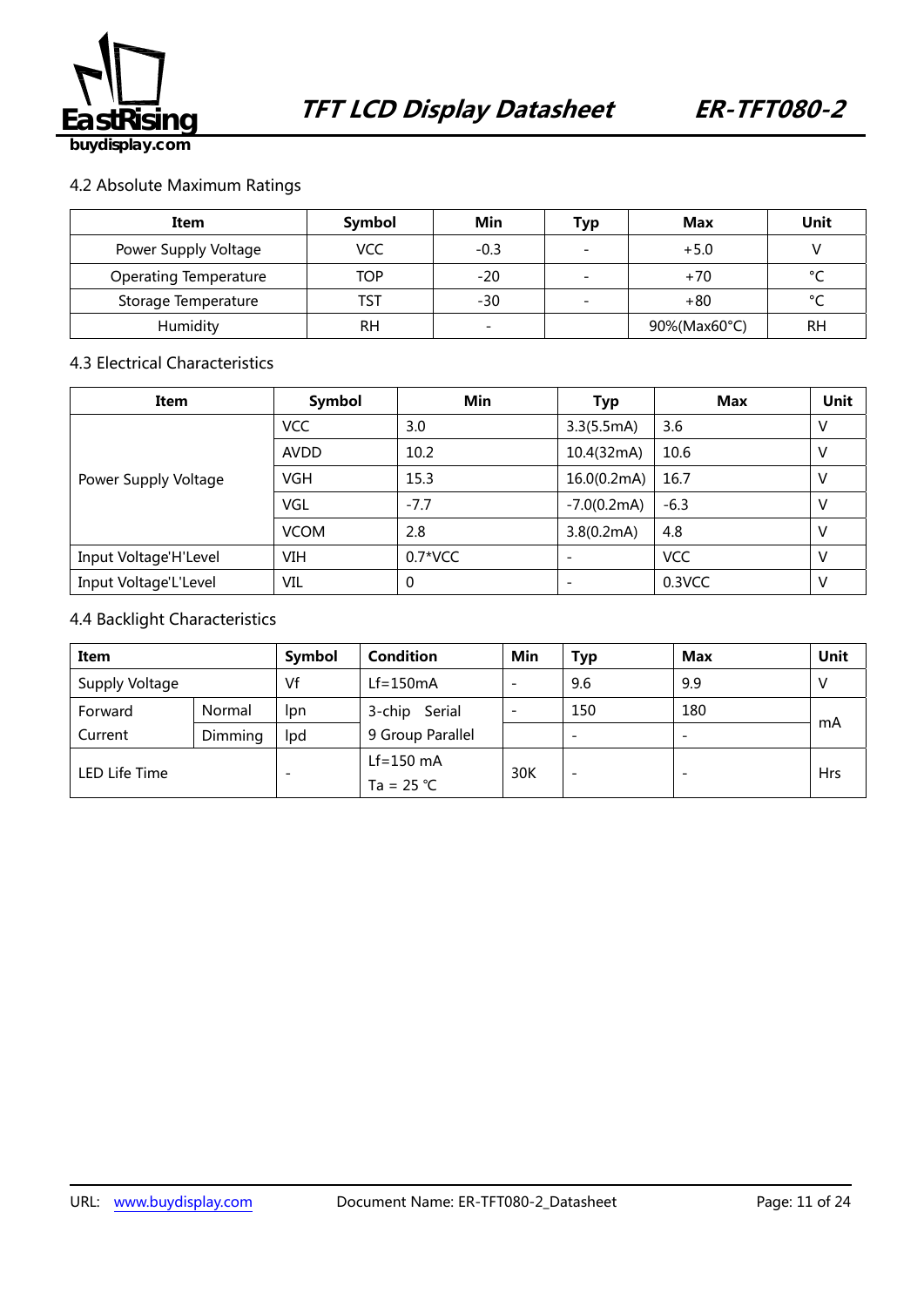

### **5. INSPECTION CRITERIA**

### 5.1 Acceptable Quality Level

Each lot should satisfy the quality level defined as follows

| <b>Partition</b> | <b>AQL</b> | <b>Definition</b>                                                  |
|------------------|------------|--------------------------------------------------------------------|
| A. Major         | 0.4%       | Functional defective as product                                    |
| B. Minor         | 1.5%       | Satisfy all functions as product but not satisfy cosmetic standard |

#### 5.2 Definition of Lot

One lot means the delivery quantity to customer at one time.

- 5.3 Condition of Cosmetic Inspection
- ◆ INSPECTION AND TEST
	- -FUNCTION TEST
	- -APPEARANCE INSPECTION
	- -PACKING SPECIFICTION
- ◆ INSPECTION CONDITION
	- Put under the lamp (20W) at a distance 100mm from
	- Tilt upright 45 degree by the front (back) to inspect LCD appearance.

#### ◆ AQL INSPECTION LEVEL

- SAMPLING METHOD: MIL-STD-105D
- SAMPLING PLAN: SINGLE
- MAJOR DEFECT: 0.4% (MAJOR)
- MINOR DEFECT: 1.5% (MINOR)
- GENERAL LEVEL: II/NORMAL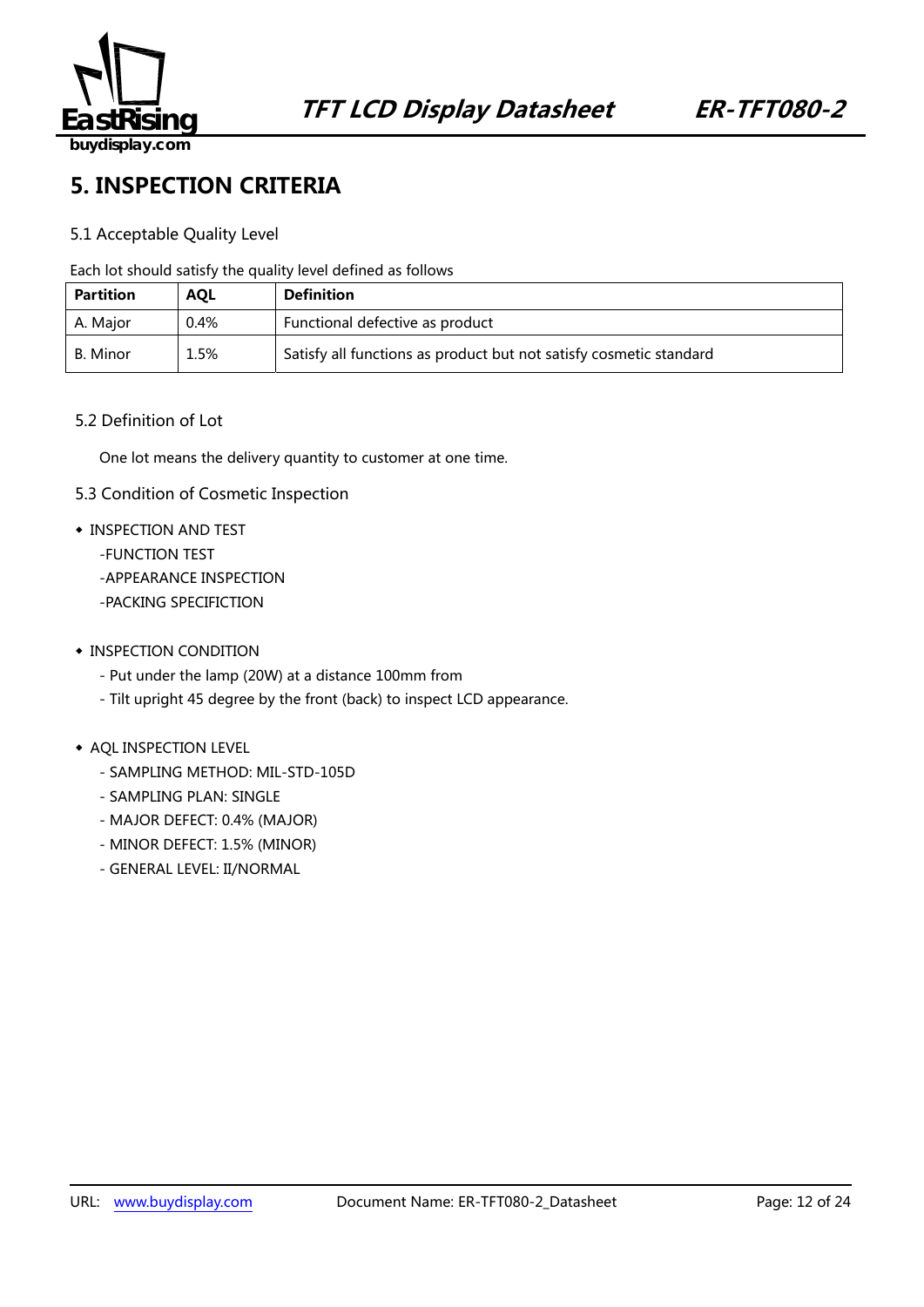

### 5.4 Module Cosmetic Criteria

| No.            | Item                          | <b>Judgment Criterion</b>                                                                                                                                                                                          |                |
|----------------|-------------------------------|--------------------------------------------------------------------------------------------------------------------------------------------------------------------------------------------------------------------|----------------|
| $\mathbf{1}$   | Difference in Spec.           | None allowed                                                                                                                                                                                                       |                |
| $\overline{c}$ | Pattern Peeling               | No substrate pattern peeling and floating                                                                                                                                                                          | Major          |
| 3              | <b>Soldering Defects</b>      | No soldering missing                                                                                                                                                                                               | Major          |
|                |                               | No soldering bridge                                                                                                                                                                                                | Major          |
|                |                               | No cold soldering                                                                                                                                                                                                  | Minor          |
| 4              | Resist Flaw on Substrate      | Invisible copper foil( ¢ 0.5mm or more) on substrate pattern                                                                                                                                                       | Minor          |
| 5              | <b>Accretion of Metallic</b>  | No soldering dust                                                                                                                                                                                                  | Minor          |
|                | Foreign Matter                | No accretion of metallic foreign matters(Not exceed ¢ 0.2mm)                                                                                                                                                       |                |
| 6              | Stain                         | No stain to spoil cosmetic badly                                                                                                                                                                                   | Minor          |
| $\overline{7}$ | <b>Plate Discoloring</b>      | No plate fading, rusting and discoloring                                                                                                                                                                           | Minor          |
|                | Solder Amount<br>1.Lead Parts | a. Soldering side of PCB<br>Solder to form a' Filet' all around t<br>Solder should not hide the lead form<br>b.Components side<br>(In case of 'Through Hole PCB')<br>Solder to reach the Components<br>side of PCB | Minor          |
| 8              | 2. Flat Packages<br>3.Chips   | Either 'toe' (A) or 'heal'<br>$(B)$ of<br>the lead to be covered by Filet'<br>B<br>Α<br>Lead form to be assume over<br>solder.<br>(3/2) H≥h≥(1/2)H<br>H<br>h                                                       | Minor<br>Minor |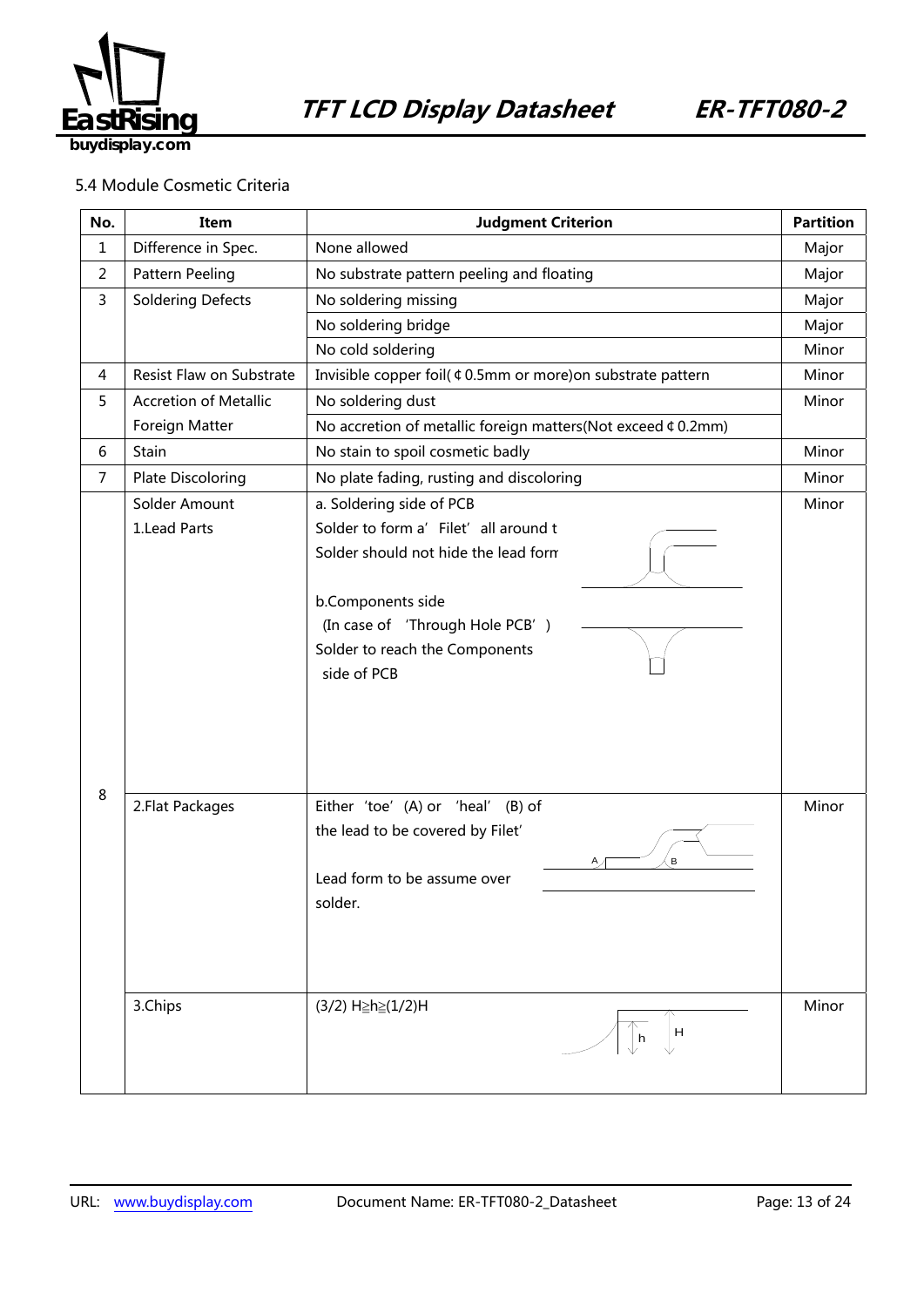

**buydisplay.com**

| 9  | <b>Backlight Defects</b> | 1. Light fails or flickers. (Major)                                |                          |
|----|--------------------------|--------------------------------------------------------------------|--------------------------|
|    |                          | 2. Color and luminance do not correspond to specifications.        |                          |
|    |                          | (Major)                                                            |                          |
|    |                          | 3. Exceeds standards for display' s blemishes, foreign matter,     | $\overline{\phantom{m}}$ |
|    |                          | dark lines or scratches.(Minor)                                    |                          |
| 10 | <b>PCB Defects</b>       | Oxidation or contamination on connectors.*                         |                          |
|    |                          | 2. Wrong parts, missing parts, or parts not in specification.*     |                          |
|    |                          | 3. Jumpers set incorrectly. (Minor)                                | See                      |
|    |                          | 4.Solder(if any) on bezel, LED pad, zebra pad, or screw hole       |                          |
|    |                          | pad is not smooth.(Minor)                                          | $\overline{\phantom{m}}$ |
|    |                          | *Minor if display functions correctly. Major if the display fails. |                          |
| 11 | <b>Soldering Defects</b> | 1. Unmelted solder paste.                                          | Minor                    |
|    |                          | 2. Cold solder joints, missing solder connections, or oxidation.*  |                          |
|    |                          | 3. Solder bridges causing short circuits.*                         |                          |
|    |                          | 4. Residue or solder balls.                                        |                          |
|    |                          | 5. Solder flux is black or brown.                                  |                          |
|    |                          | *Minor if display functions correctly. Major if the display fails. |                          |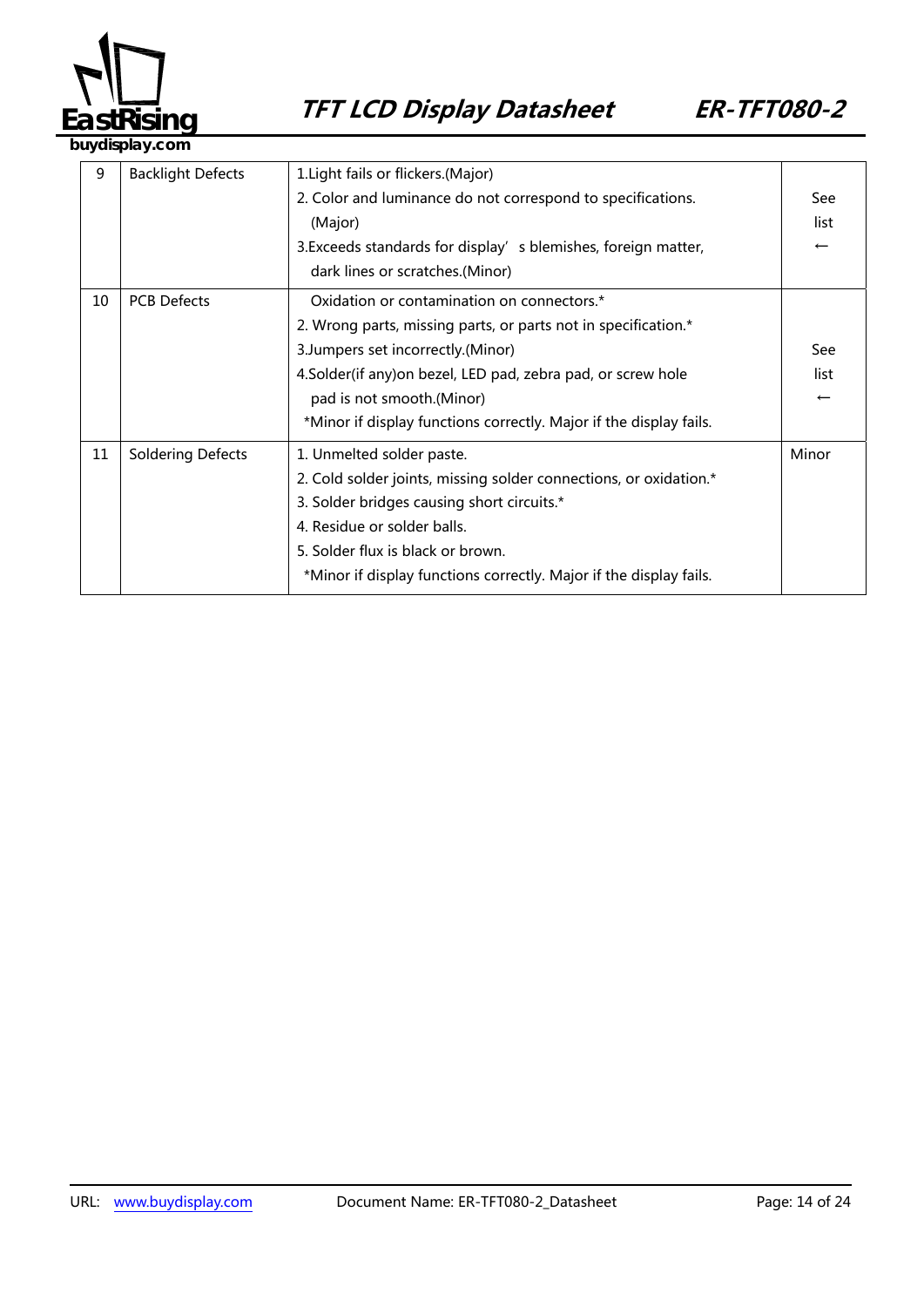

### 5.5 Screen Cosmetic Criteria (Non-Operating)

| No. | <b>Defect</b>               | <b>Judgment Criterion</b>                                                      | <b>Partition</b>              |       |
|-----|-----------------------------|--------------------------------------------------------------------------------|-------------------------------|-------|
| 1   | Spots                       | In accordance with Screen Cosmetic Criteria (Operating) No.1.                  |                               | Minor |
| 2   | Lines                       | In accordance with Screen Cosmetic Criteria (Operation) No.2.                  |                               | Minor |
| 3   | <b>Bubbles in Polarizer</b> |                                                                                |                               | Minor |
|     |                             | Size: d mm                                                                     | Acceptable Qty in active area |       |
|     |                             | $d \leq 0.3$                                                                   | Disregard                     |       |
|     |                             | $0.3 < d \leq 1.0$                                                             | 3                             |       |
|     |                             | $1.0 < d \le 1.5$                                                              |                               |       |
|     |                             | 1.5 < d<br>0                                                                   |                               |       |
|     |                             |                                                                                |                               |       |
|     |                             |                                                                                |                               |       |
| 4   | Scratch                     | In accordance with spots and lines operating cosmetic criteria, When the light | Minor                         |       |
|     |                             | reflects on the panel surface, the scratches are not to be remarkable.         |                               |       |
| 5   | Allowable density           | Above defects should be separated more than 30mm each other.                   | Minor                         |       |
| 6   | Coloration                  | Not to be noticeable coloration in the viewing area of the LCD panels.         | Minor                         |       |
|     |                             | Back-lit type should be judged with back-lit on state only.                    |                               |       |
| 7   | Contamination               | Not to be noticeable.                                                          | Minor                         |       |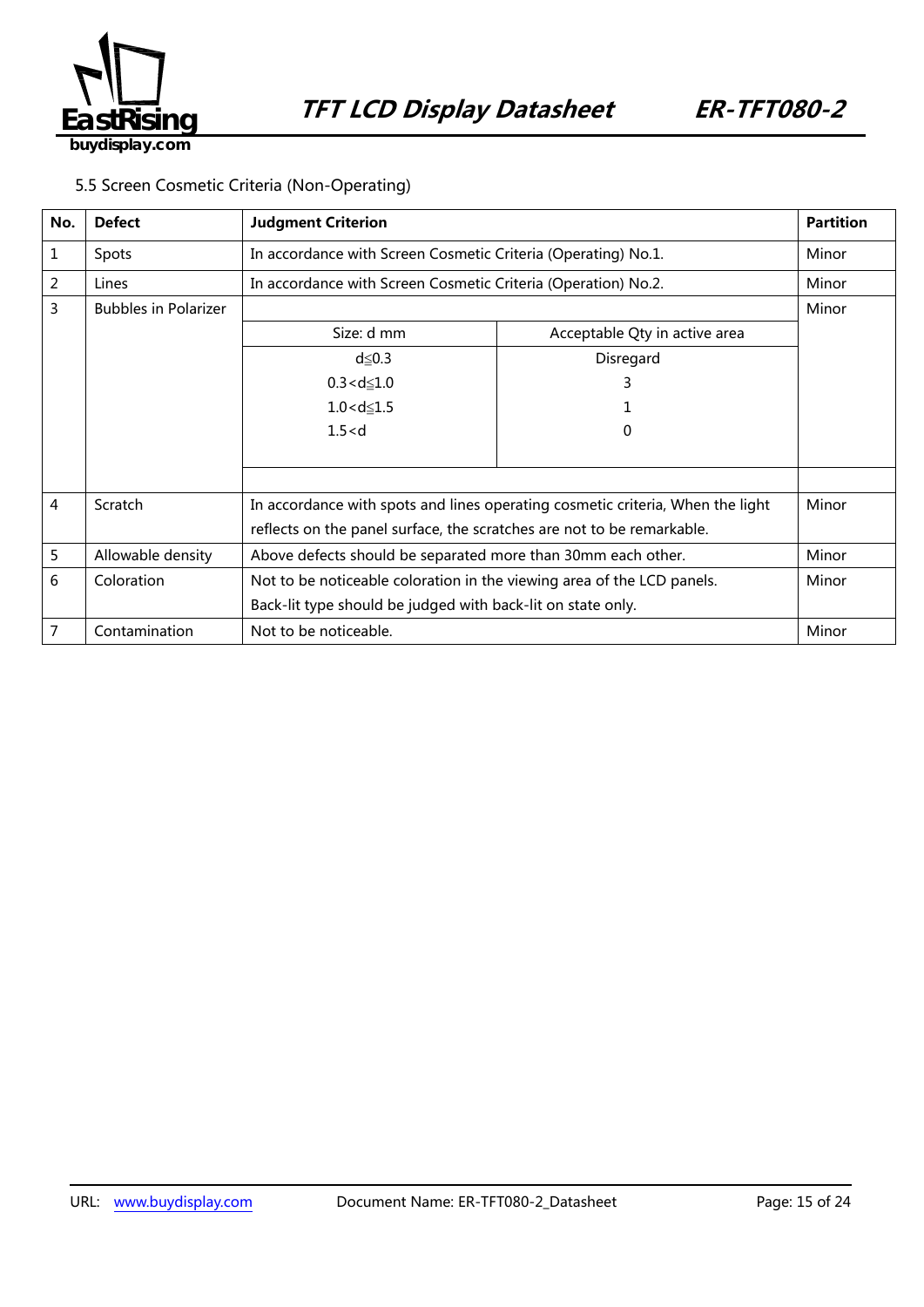

### 5.6 Screen Cosmetic Criteria (Operating)

| No.            | <b>Defect</b>                                         | <b>Judgment Criterion</b>                                                                                                                                                                                                            | <b>Partition</b>                                               |       |  |  |
|----------------|-------------------------------------------------------|--------------------------------------------------------------------------------------------------------------------------------------------------------------------------------------------------------------------------------------|----------------------------------------------------------------|-------|--|--|
| $\mathbf{1}$   | Spots                                                 | A) Clear                                                                                                                                                                                                                             | Minor                                                          |       |  |  |
|                |                                                       | Size:d mm                                                                                                                                                                                                                            | Acceptable Qty in active area                                  |       |  |  |
|                |                                                       | $d \leq 0.1$                                                                                                                                                                                                                         | Disregard                                                      |       |  |  |
|                |                                                       | $0.1 < d \le 0.2$                                                                                                                                                                                                                    | 6                                                              |       |  |  |
|                |                                                       | $0.2 < d \le 0.3$                                                                                                                                                                                                                    | 2                                                              |       |  |  |
|                |                                                       | 0.3 < d                                                                                                                                                                                                                              | 0                                                              |       |  |  |
|                |                                                       | Note: Including pin holes and defective dots which must be within one pixel                                                                                                                                                          |                                                                |       |  |  |
|                |                                                       | Size.                                                                                                                                                                                                                                |                                                                |       |  |  |
|                |                                                       | Unclear<br>B)                                                                                                                                                                                                                        |                                                                |       |  |  |
|                |                                                       | Size:d mm                                                                                                                                                                                                                            | Acceptable Qty in active area                                  |       |  |  |
|                |                                                       | $d \leq 0.2$                                                                                                                                                                                                                         | Disregard                                                      |       |  |  |
|                |                                                       | $0.2 < d \le 0.5$                                                                                                                                                                                                                    | 6                                                              |       |  |  |
|                |                                                       | $0.5 < d \le 0.7$                                                                                                                                                                                                                    | 2                                                              |       |  |  |
|                |                                                       | 0.7 < d                                                                                                                                                                                                                              | $\pmb{0}$                                                      |       |  |  |
| $\overline{2}$ | Lines                                                 | Clear<br>A)                                                                                                                                                                                                                          |                                                                | Minor |  |  |
|                |                                                       | (0)<br>$L$ 5.0<br>$\infty$<br>2.0<br>(6)<br>0.02<br>0.05<br>Note: () - Acceptable Qty in active area<br>L - Length (mm)<br>W -Width(mm)<br>∞-Disregard<br>B) Unclear<br><b>COLLEGE</b><br>$L$ 10.0<br>$\infty$<br>(6)<br>2.0<br>0.05 | See No.1<br>W<br>0.1<br>(0)<br>See No.1<br>W<br>0.3<br>$0.5\,$ |       |  |  |
|                | = The shade and size are not changed by Vo.<br>Clear' |                                                                                                                                                                                                                                      |                                                                |       |  |  |
|                | Unclear' = The shade and size are changed by Vo.      |                                                                                                                                                                                                                                      |                                                                |       |  |  |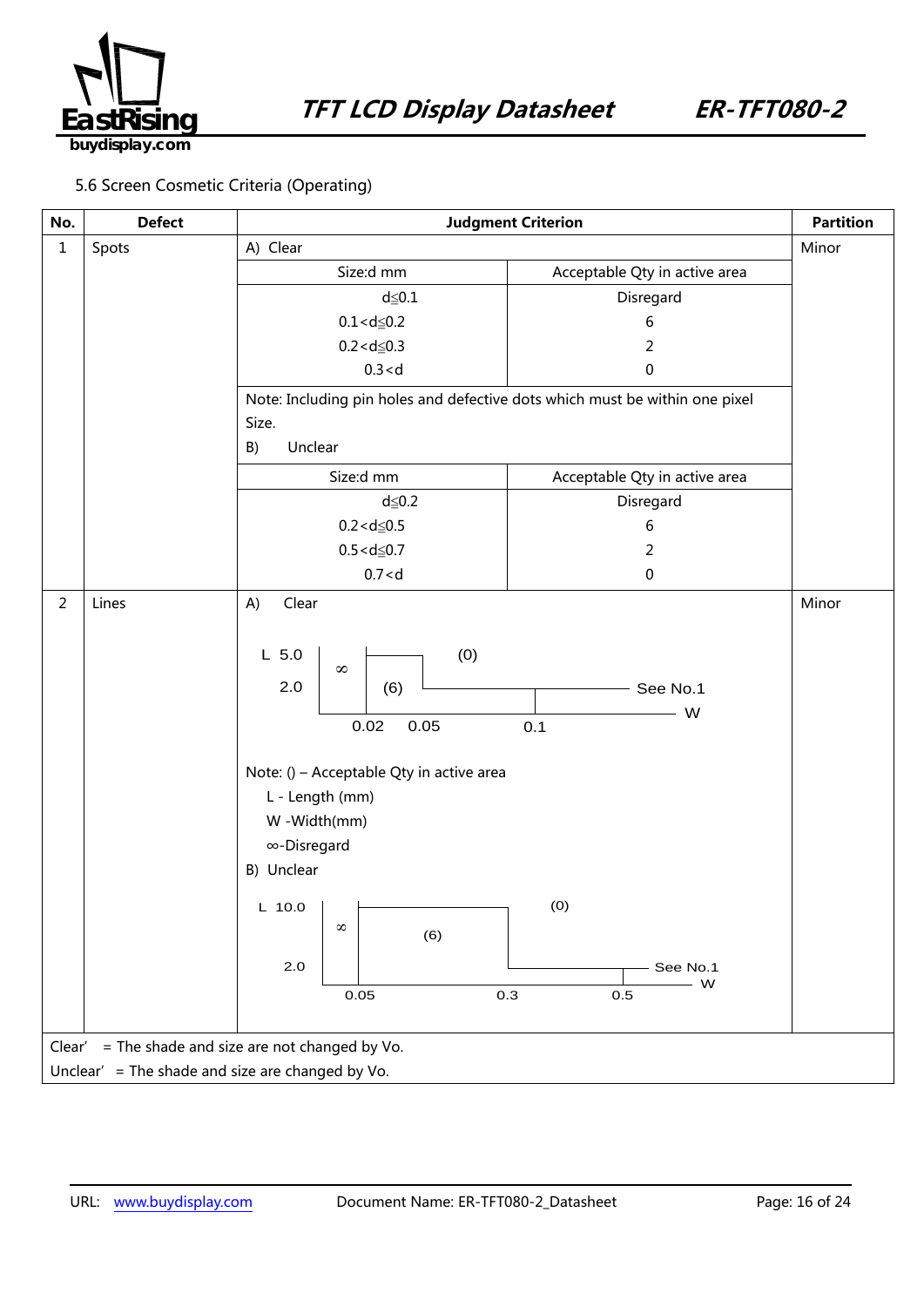

**blay.com** 

| No.   | <b>Defect</b>                              | <b>Judgment Criterion</b>                                            | <b>Partition</b> |  |  |
|-------|--------------------------------------------|----------------------------------------------------------------------|------------------|--|--|
| 3     | Rubbing line                               | Not to be noticeable.                                                | Minor            |  |  |
| 4     | Allowable density                          | Above defects should be separated more than 10mm each other.         | Minor            |  |  |
| 5     | Rainbow                                    | Not to be noticeable.                                                | Minor            |  |  |
| 6     | Dot size                                   | To be 95%~105% of the dot size (Typ.) in drawing.                    | Minor            |  |  |
|       |                                            | Partial defects of each dot (ex.pin-hole) should be treated as spot. |                  |  |  |
|       |                                            | (see Screen Cosmetic Criteria (Operating) No.1)                      |                  |  |  |
| 7     | <b>Brightness</b>                          | Brightness Uniformity must be BMAX/BMIN≤2                            | Minor            |  |  |
|       | (only back-lit                             | - BMAX : Max.value by measure in 5 points                            |                  |  |  |
|       | Module)                                    | - BMIN : Min.value by measure in 5 points                            |                  |  |  |
|       |                                            | Divide active area into 4 vertically and horizontally.               |                  |  |  |
|       |                                            | Measure 5 points shown in the following figure.                      |                  |  |  |
|       |                                            |                                                                      |                  |  |  |
|       |                                            |                                                                      |                  |  |  |
|       |                                            |                                                                      |                  |  |  |
|       |                                            |                                                                      |                  |  |  |
|       |                                            |                                                                      |                  |  |  |
|       |                                            |                                                                      |                  |  |  |
| 8     | Contrast                                   | Contrast Uniformity must be BmAX/BMIN≦2                              | Minor            |  |  |
|       | Uniformity                                 | Measure 5 points shown in the following figure.                      |                  |  |  |
|       |                                            | Dashed lines divide active area into 4 vertically and horizontally.  |                  |  |  |
|       |                                            | Measuring points are located at the inter-sections of dashed line.   |                  |  |  |
|       |                                            |                                                                      |                  |  |  |
|       |                                            |                                                                      |                  |  |  |
|       |                                            |                                                                      |                  |  |  |
|       |                                            |                                                                      |                  |  |  |
|       |                                            |                                                                      |                  |  |  |
|       |                                            |                                                                      |                  |  |  |
|       |                                            | Note: BMAX - Max.value by measure in 5 points.                       |                  |  |  |
|       |                                            | BMIN - Min.value by measure in 5 points.                             |                  |  |  |
|       |                                            | $O$ – Measuring points in $\text{\&}$ 10mm.                          |                  |  |  |
|       |                                            |                                                                      |                  |  |  |
| Note: |                                            |                                                                      |                  |  |  |
|       | (1) Size: d=(long length + short length)/2 |                                                                      |                  |  |  |

(2) The limit samples for each item have priority.

(3) Complexed defects are defined item by item, but if the number of defects is defined in above table, the total number should not exceed 10.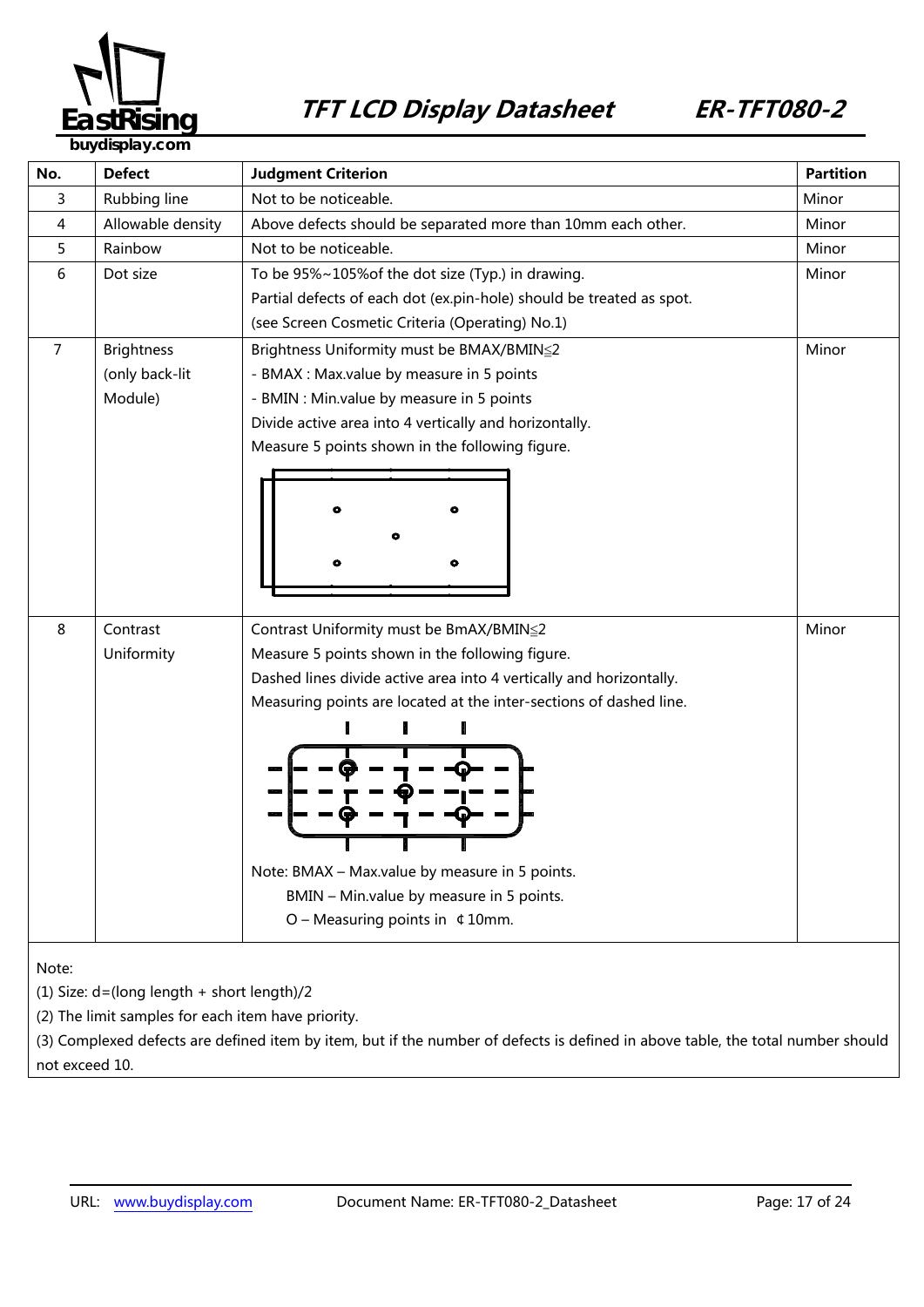

(4) In case of 'concentration', even the spots or the lines of 'disregarded' size should not be allowed. Following three situations

Should be treated as 'concentration'.

-7 or over defects in circle of ¢5mm.

-10 or over defects in circle of ¢10mm

-20 or over defects in circle of ¢20mm

### **6. PRECAUTIONS FOR USING**

### 6.1 Handling Precautions

- ◆ This device is susceptible to Electro-Static Discharge (ESD) damage. Observe Anti-Static precautions.
- ◆ EastRising display panel is made of glass. Do not subject it to a mechanical shock by dropping it or impact.
- ◆ If EastRising display panel is damaged and the liquid crystal substance leaks out, be sure not to get any in your mouth. If the substance contacts your skin or clothes, wash it off using soap and water.
- ◆ Do not apply excessive force to the EastRising display surface or the adjoining areas since this may cause the color tone to vary.
- ◆ The polarizer covering the EastRising display surface of the LCD module is soft and easily scratched. Handle this polarizer carefully.
- ◆ If EastRising display surface becomes contaminated, breathe on the surface and gently wipe it with a soft dry cloth. If it is heavily contaminated, moisten cloth with one of the following Isopropyl or alcohol.
- ◆ Solvents other than those above-mentioned may damage the polarizer. Especially, do not use the Water.
- ◆ Exercise care to minimize corrosion of the electrode. Corrosion of the electrodes is accelerated by water droplets, moisture condensation or a current flow in a high-humidity environment.
- ◆ Install the EastRising LCD Module by using the mounting holes. When mounting the LCD module make sure it is free of twisting, warping and distortion. In particular, do not forcibly pull or bend the cable or the backlight cable.
- ◆ Do not attempt to disassemble or process EastRising LCD module.
- ◆ NC terminal should be open. Do not connect anything.
- ◆ If the logic circuit power is off, do not apply the input signals.
- ◆ To prevent destruction of the elements by static electricity, be careful to maintain an optimum work environment. -Be sure to ground the body when handling EastRising LCD modules.
	- -Tools required for assembling, such as soldering irons, must be properly grounded.

-To reduce the amount of static electricity generated, do not conduct assembling and other work under dry conditions.

-The LCD module is coated with a film to protect the display surface. Exercise care when peeling off this protective film since static electricity may be generated.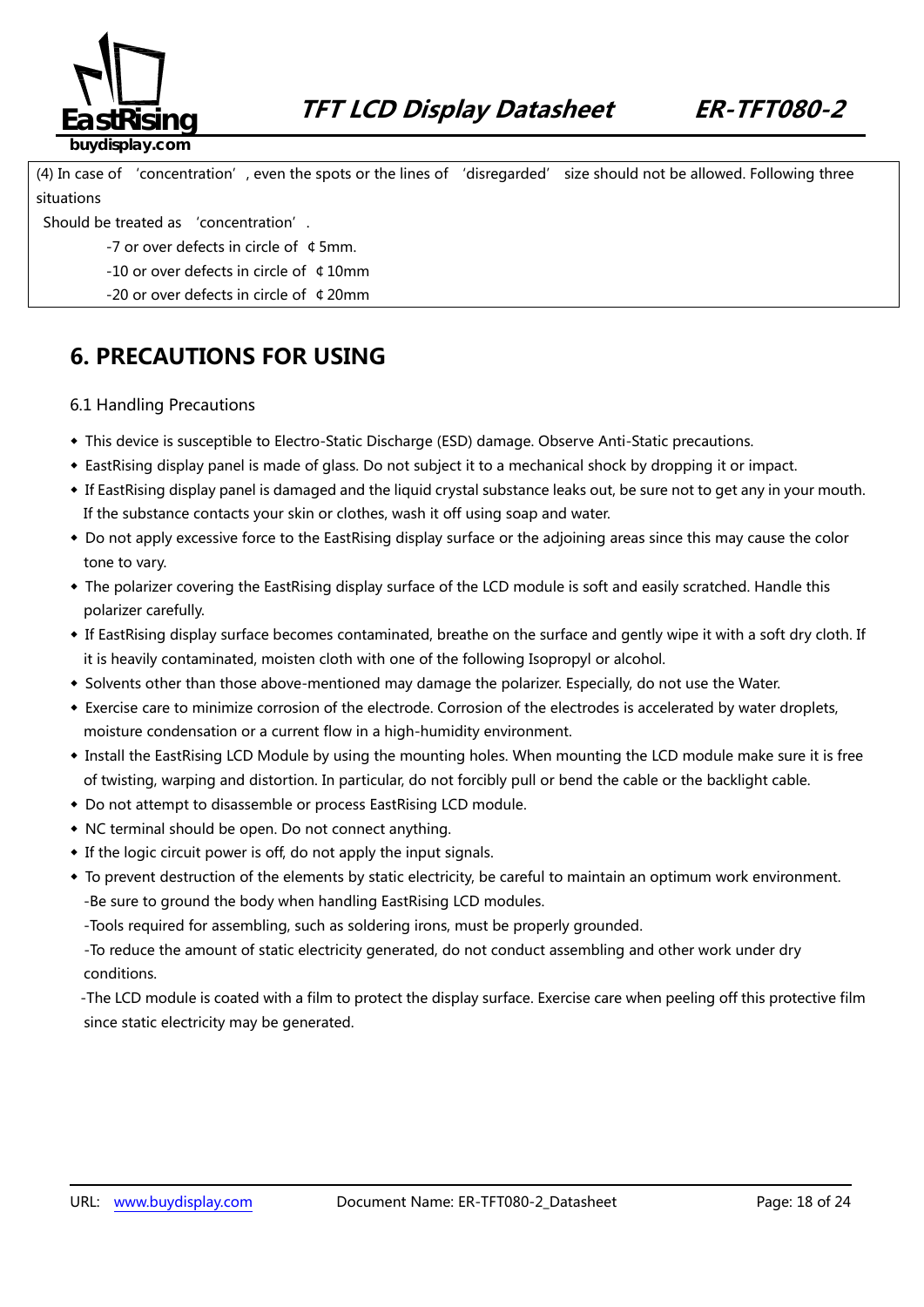

#### 6.2 Power Supply Precautions

- ◆ Identify and, at all times, observe absolute maximum ratings for both logic and LC drivers. Note that there is some variance between models.
- ◆ Prevent the application of reverse polarity to VDD and VSS, however briefly.
- ◆ Use a clean power source free from transients. Power-up conditions are occasionally jolting and may exceed the maximum ratings of EastRising modules.
- The VDD power of EastRising module should also supply the power to all devices that may access the display. Don't allow the data bus to be driven when the logic supply to the module is turned off.

### 6.3 Operating Precautions

- ◆ DO NOT plug or unplug EastRising module when the system is powered up.
- ◆ Minimize the cable length between EastRising module and host MPU.
- ◆ For models with backlights, do not disable the backlight by interrupting the HV line. Unload inverters produce voltage extremes that may arc within a cable or at the display.
- ◆ Operate EastRising module within the limits of the modules temperature specifications.

### 6.4 Mechanical/Environmental Precautions

- ◆ Improper soldering is the major cause of module difficulty. Use of flux cleaner is not recommended as they may seep under the electrometric connection and cause display failure.
- ◆ Mount EastRising module so that it is free from torque and mechanical stress.
- ◆ Surface of the LCD panel should not be touched or scratched. The display front surface is an easily scratched, plastic polarizer. Avoid contact and clean only when necessary with soft, absorbent cotton dampened with petroleum benzene.
- ◆ Always employ anti-static procedure while handling EastRising module.
- ◆ Prevent moisture build-up upon the module and observe the environmental constraints for storage tem
- ◆ Do not store in direct sunlight
- ◆ If leakage of the liquid crystal material should occur, avoid contact with this material, particularly ingestion. If the body or clothing becomes contaminated by the liquid crystal material, wash thoroughly with water and soap.

#### 6.5 Storage Precautions

When storing the LCD modules, avoid exposure to direct sunlight or to the light of fluorescent lamps. Keep EastRising modules in bags (avoid high temperature / high humidity and low temperatures below 0 °C. Whenever possible, EastRising LCD modules should be stored in the same conditions in which they were shipped from our company.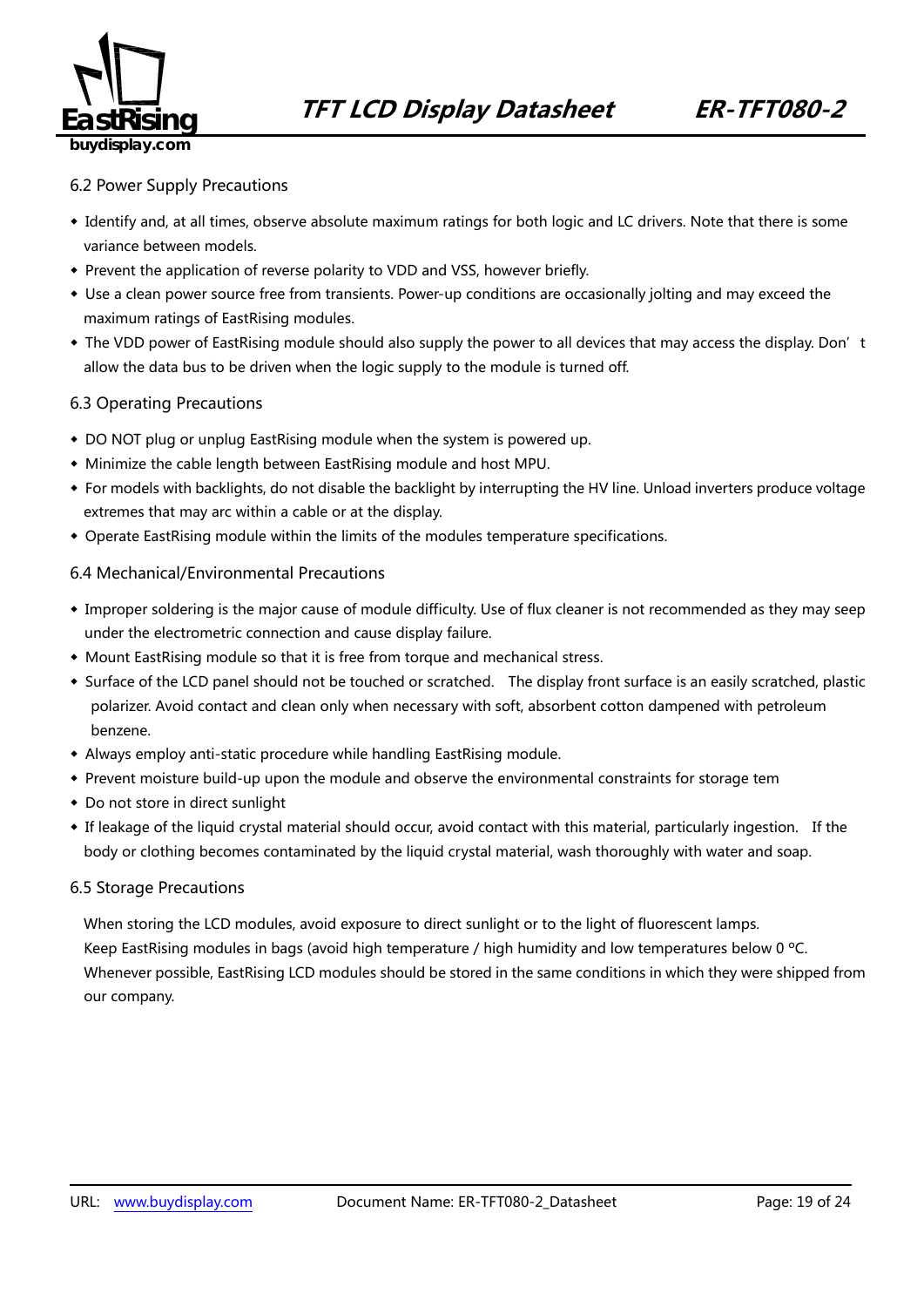

### 6.6 Others

Liquid crystals solidify under low temperature (below the storage temperature range) leading to defective orientation or the generation of air bubbles (black or white). Air bubbles may also be generated if the module is subject to a low temperature.

If EastRising LCD modules have been operating for a long time showing the same display patterns, the display patterns may remain on the screen as ghost images and a slight contrast irregularity may also appear. A normal operating status can be regained by suspending use for some time. It should be noted that this phenomenon does not adversely affect performance reliability.

To minimize the performance degradation of the LCD modules resulting from destruction caused by static electricity etc., exercise care to avoid holding the following sections when handling the modules.

-Exposed area of the printed circuit board.

-Terminal electrode sections.

### **7. USING LCD MODULES**

### 7.1 Liquid Crystal Display Modules

EastRising LCD is composed of glass and polarizer. Pay attention to the following items when handling.

- ◆ Please keep the temperature within specified range for use and storage. Polarization degradation, bubble generation or polarizer peel-off may occur with high temperature and high humidity.
- ◆ Do not touch, push or rub the exposed polarizers with anything harder than an HB pencil lead (glass, tweezers, etc.).
- ◆ N-hexane is recommended for cleaning the adhesives used to attach front/rear polarizers and reflectors made of organic substances which will be damaged by chemicals such as acetone, toluene, ethanol and isopropyl alcohol.
- ◆ When EastRising display surface becomes dusty, wipe gently with absorbent cotton or other soft material like chamois soaked in petroleum benzin. Do not scrub hard to avoid damaging the display surface.
- ◆ Wipe off saliva or water drops immediately, contact with water over a long period of time may cause deformation or color fading.
- ◆ Avoid contacting oil and fats.
- ◆ Condensation on the surface and contact with terminals due to cold will damage, stain or dirty the polarizers. After products are tested at low temperature they must be warmed up in a container before coming is contacting with room temperature air.
- ◆ Do not put or attach anything on EastRising display area to avoid leaving marks on.
- ◆ Do not touch the display with bare hands. This will stain the display area and degradate insulation between terminals (some cosmetics are determinated to the polarizers).
- ◆ As glass is fragile. It tends to become or chipped during handling especially on the edges. Please avoid dropping.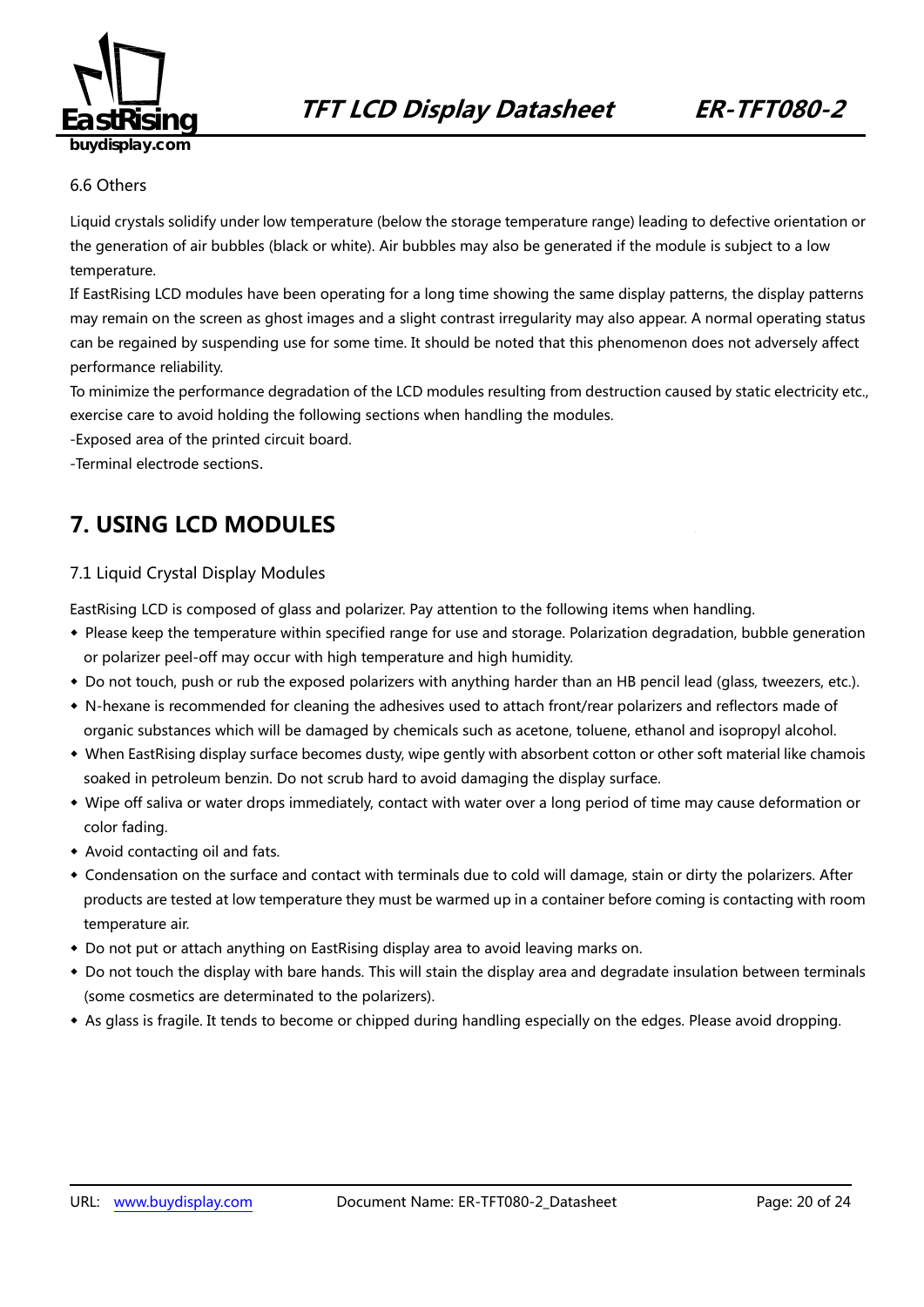

### 7.2 Installing LCD Modules

- ◆ Cover the surface with a transparent protective plate to protect the polarizer and LC cell.
- ◆ When assembling the LCM into other equipment, the spacer to the bit between the LCM and the fitting plate should have enough height to avoid causing stress to the module surface, refer to the individual specifications for measurements. The measurement tolerance should be±0.1mm.

### 7.3 Precaution for Handling LCD Modules

Since EastRising LCM has been assembled and adjusted with a high degree of precision; avoid applying excessive shocks to the module or making any alterations or modifications to it.

- ◆ Do not alter, modify or change the shape of the tab on the metal frame.
- ◆ Do not make extra holes on the printed circuit board, modify its shape or change the positions of components to be attached.
- ◆ Do not damage or modify the pattern writing on the printed circuit board.
- ◆ Absolutely do not modify the zebra rubber strip (conductive rubber) or heat seal connector.
- ◆ Except for soldering the interface, do not make any alterations or modifications with a soldering iron.
- ◆ Do not drop, bend or twist EastRising LCM.

### 7.4 Electro-Static Discharge Control

Since this module uses a CMOS LSI, the same careful attention should be paid to electrostatic discharge as for an ordinary CMOS IC.

- ◆ Make certain that you are grounded when handing LCM.
- ◆ Before remove LCM from its packing case or incorporating it into a set, be sure the module and your body have the same electric potential.
- ◆ When soldering the terminal of LCM, make certain the AC power source for the soldering iron does not leak.
- ◆ When using an electric screwdriver to attach LCM, the screwdriver should be of ground potentiality to minimize as much as possible any transmission of electromagnetic waves produced sparks coming from the commutator of the motor.
- ◆ As far as possible make the electric potential of your work clothes and that of the work bench the ground potential.
- ◆ To reduce the generation of static electricity be careful that the air in the work is not too dried. A relative humidity of 50%-60% is recommended.

#### 7.5 Precaution for Soldering to EastRising LCM

- ◆ Observe the following when soldering lead wire, connector cable and etc. to the LCM.
	- -Soldering iron temperature : 280℃±10℃
	- -Soldering time: 3-4 sec.

-Solder: eutectic solder.

If soldering flux is used, be sure to remove any remaining flux after finishing to soldering operation. (This does not apply in the case of a non-halogen type of flux.) It is recommended that you protect the LCD surface with a cover during soldering to prevent any damage due to flux spatters.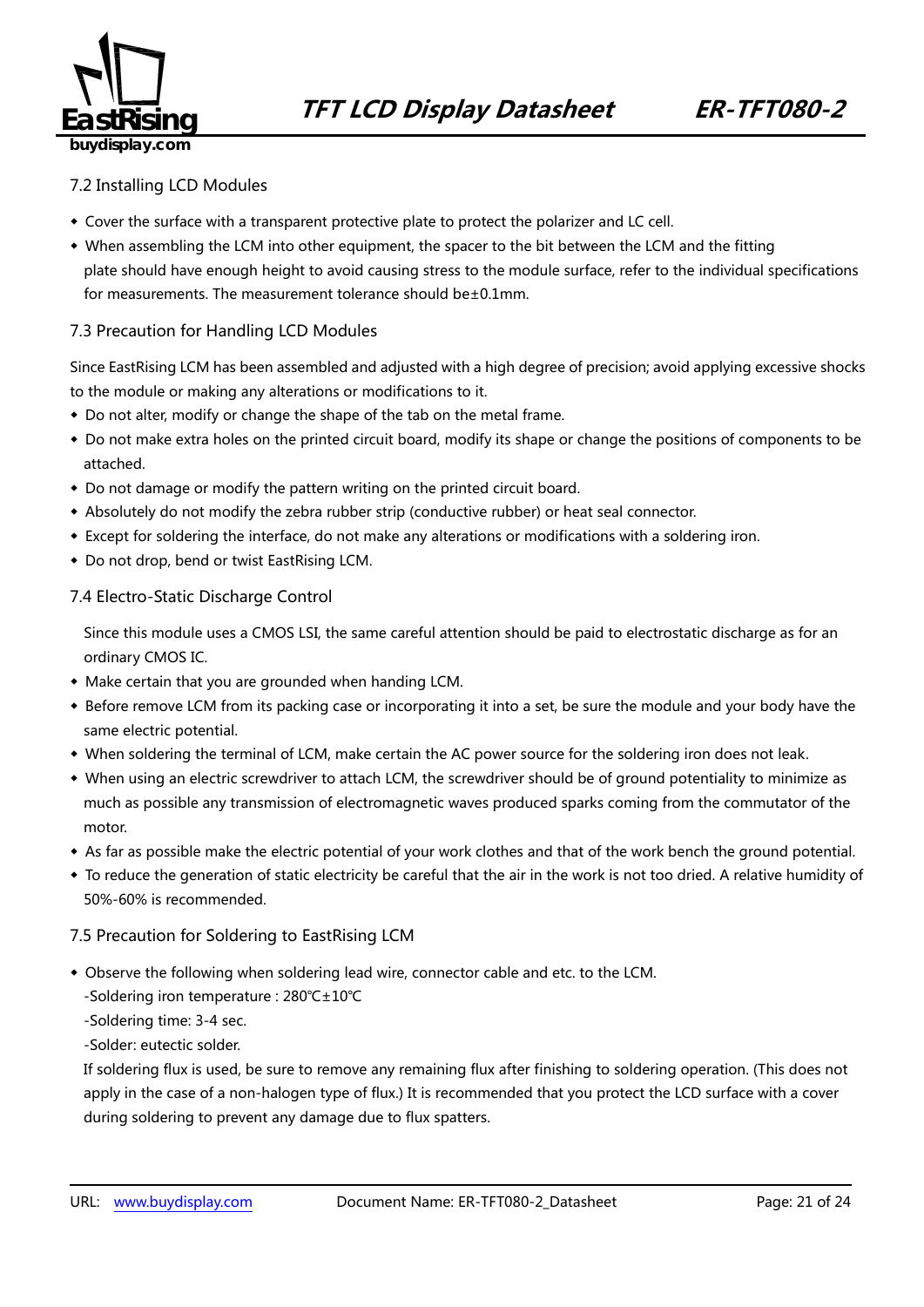

- ◆ When soldering the electroluminescent panel and PC board, the panel and board should not be detached more than three times. This maximum number is determined by the temperature and time conditions mentioned above, though there may be some variance depending on the temperature of the soldering iron.
- ◆ When remove the electroluminescent panel from the PC board, be sure the solder has completely melted, the soldered pad on the PCs board could be damaged.

### 7.6 Precaution for Operation

- ◆ Driving the EastRising LCD in the voltage above the limit shortens its life.
- ◆ Response time is greatly delayed at temperature below the operating temperature range. However, this does not mean the LCD will be out of the order. It will recover when it returns to the specified temperature range.
- ◆ If EastRising display area is pushed hard during operation, the display will become abnormal. However, it will return to normal if it is turned off and then back on.
- ◆ Condensation on terminals can cause an electrochemical reaction disrupting the terminal circuit. Therefore, it must be used under the relative condition of 40℃, 50% RH.
- ◆ When turning the power on, input each signal after the positive/negative voltage becomes stable.

#### 7.7 Limited Warranty

Unless agreed between EastRising and customer, EastRising will replace or repair any of its LCD modules which are found to be functionally defective when inspected in accordance with EastRising LCD acceptance standards (copies available upon request) for a period of one year from date of shipments. Cosmetic/visual defects must be returned to EastRising within 90 days of shipment. Confirmation of such date shall be based on freight documents. The warranty liability of EastRising limited to repair and/or replacement on the terms set forth above. EastRising will not be responsible for any subsequent or consequential events.

#### 7.8 Return Policy

No warranty can be granted if the precautions stated above have been disregarded. The typical examples of violations are:

- -Broken LCD glass.
- -PCB eyelet damaged or modified.
- -PCB conductors damaged.
- -Circuit modified in any way, including addition of components.
- -PCB tampered with by grinding, engraving or painting varnish.
- -Soldering to or modifying the bezel in any manner.

Module repairs will be invoiced to the customer upon mutual agreement. Modules must be returned with sufficient description of the failures or defects. Any connectors or cable installed by the customer must be removed completely without damaging the PCB eyelet's, conductors and terminals.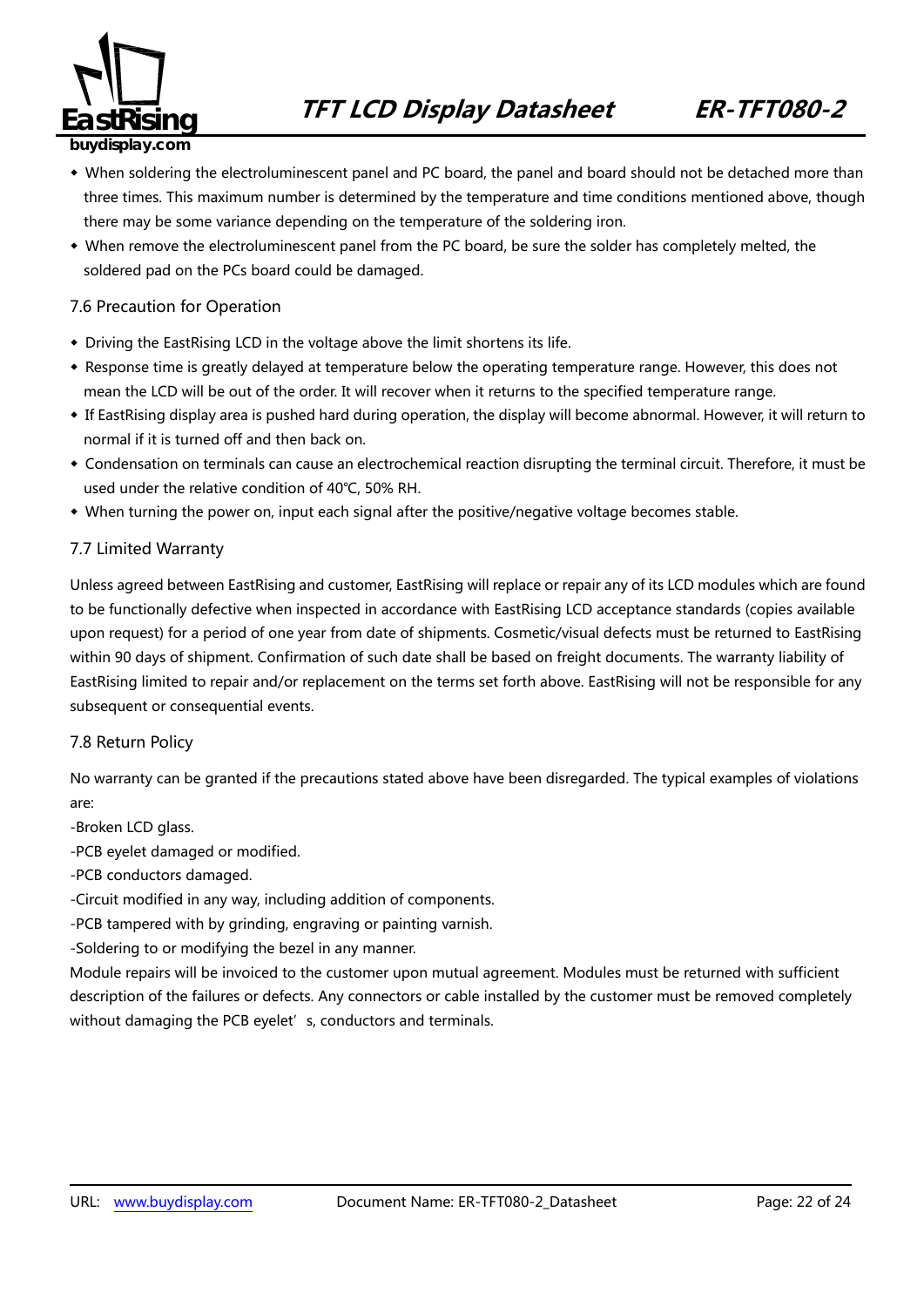

### **8. IMAGE STICKING**

### 8.1 What is Image Sticking?

If you remain a fixed image on LCD Display for a long period of time, you may experience a phenomenon called Image Sticking. Image Sticking - sometimes also called "image retention" or "ghosting"- is a phenomenon where a faint outline of a previously displayed image remains visible on the screen when the image is changed. It can occur at variable levels of intensity depending on the specific image makeup, as well as the amount of time the core image elements are allowed to remain unchanged on the screen. In POS applications, for example, a button menu which remains fixed, or in which the "frame" elements (core image) remain fixed and the buttons may change, may be susceptible to image sticking. It is important to note that if the screen is used exclusively for this application, the user may never notice this phenomenon since the screen never displays other content. `It is only when an image other than the "retained" image is shown on the screen that this issue becomes evident. Image sticking is different that the "burn-in" effect commonly associated with phosphor based devices.

### 8.2 What causes Image Sticking?

Image sticking is an intrinsic behavior of LCD displays due to the susceptibility to polarization of the interior materials (liquid crystals) when used under static, charged conditions (continuously displaying the same image). The individual liquid crystals in an LCD panel have unique electrical properties. Displaying a fixed pattern - such as the POS menu described above – over prolonged periods can cause a parasitic charge build-up (polarization) within the liquid crystals which affects the crystals' optical properties and ultimately prevents the liquid crystal from returning to its normal, relaxed state when the pattern is finally changed. This effect takes place at a cellular level within the LCD, and the effect can cause charged crystal alignment at the bottom or top of a crystal cell in the "z" axis, or even crystal migration to the edges of a cell, again based on their polarity. These conditions can cause image sticking over an entire area, or at boundaries of distinct color change respectively. In either case, when the liquid crystals in the pixels and sub-pixels utilized to display the static image are polarized such that they can not return fully to their "relaxed" state upon deactivation, the result is a faint, visible, retained image on the panel upon presentation of a new, different image. The actual rate of image retention depends on variation factors such as the specific image, how long it is displayed unchanged, the temperature within the panel and even the specific panel brand due to manufacturing differences amongst panel manufacturers.